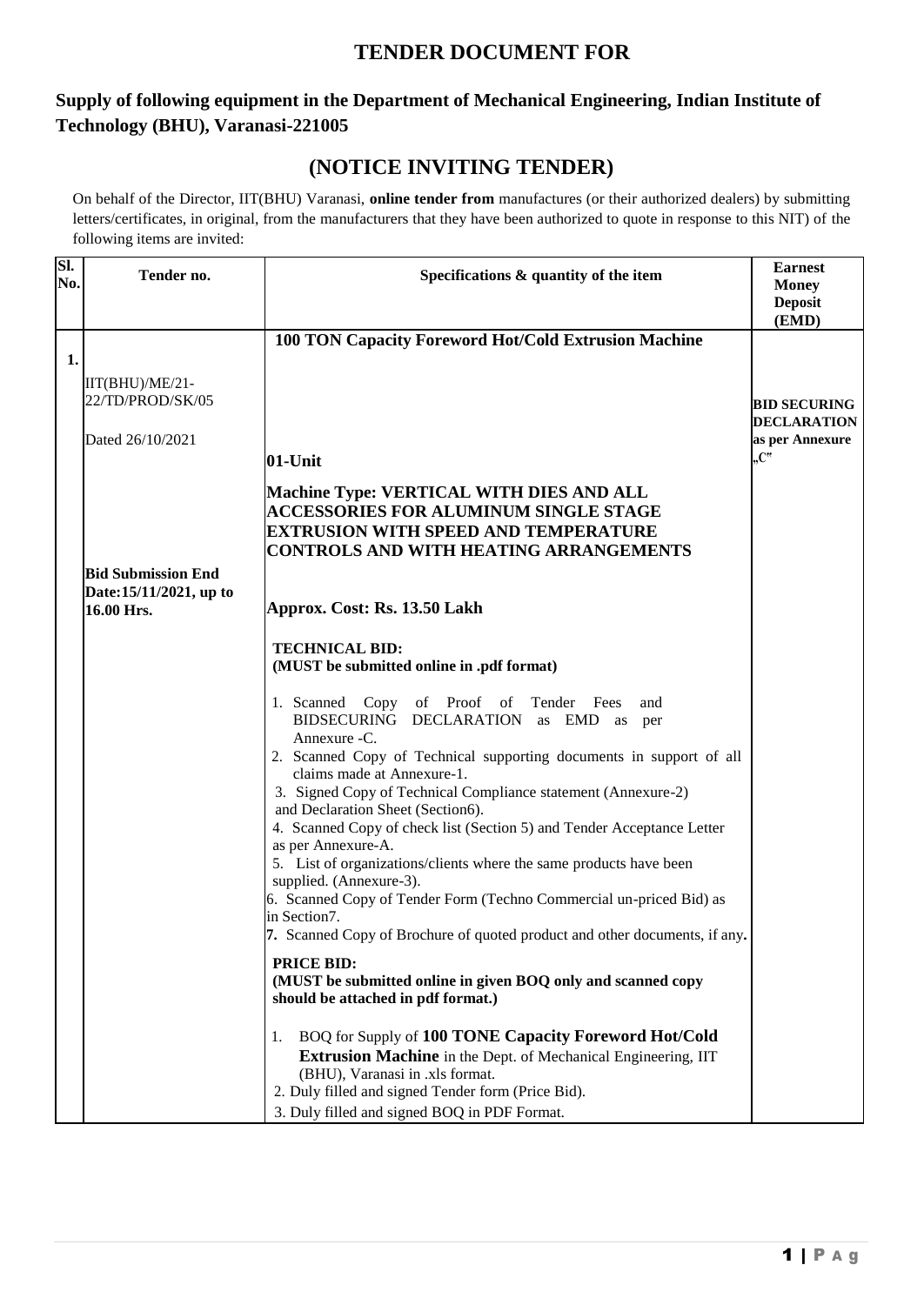The Tender Documents for the given items will be on Two Bid System consisting of Technical Bid and Price Bid. The Tender Documents will be submitted item-wise in online. Any firm may bid for any number of items but each offer must be item-wise in two bid cover enclosing Technical Bid and Price Bid.

**No manual bids will be accepted. All bids, both Technical and Financial should be submitted on the E- procurement portal.**

The Tender Document along with detailed specifications, terms and conditions may be downloaded **from the institute websit[e](http://www.iitbhu.ac.in/) [\(www.iitbhu.ac.in\)](http://www.iitbhu.ac.in/) under Tenders [\(https://www.iitbhu.ac.in/tenders\)](https://www.iitbhu.ac.in/tenders) and(https[://www.eprocure.gov.in/cppp](http://www.eprocure.gov.in/cppp)by)**) **by the interested supplier.**

- **1. Tender Processing Fee: Rs.2,000/-+18%GST=Rs2,360/-(Two Thousand Three Hundred and Sixty only, inclusive of GST and Non-refundable)**
- **2. Earnest Money Deposit:** Submit **BID SECURITYDECLARATION**

Last date and time for receipt of Tender Processing fee and EMD (if in form of DD or by NEFT/RTGS): **15/11/2021(up to 16.00Hrs.)**

**The Tender Processing Fee of Rs. 2360/-(Inclusive of GST and Non-Refundable) for this Tender to be paid in the form of Bank Draft in favour of Registrar, IIT (BHU)or by RTGS/NEFT payable at Varanasi before the Bid Opening Date and time. The hard copy of DD for tender processing fee and EMD should be reached on or before the Bid Opening Date and Time at the address: Head, Department of Mechanical Engineering, Indian Institute of Technology (Banaras Hindu University), Varanasi – 221005, UP. GST at concessional rate will be applicable as per GST Notification No. 45/2017- CENTRAL TAX (RATE) & 47/2017- INTEGRATED TAX (RATE) Dated 14-11-2017, @ 5%.Tender fees and EMD can be paid through RTGS/NEFT) as per the following details:**

**Name of Account - Registrar, IIT(BHU) Name of the Bank - State Bank of India Name of Branch - IT, BHU, Varanasi Account No. -32778803937 IFSC Code -SBIN0011445 The proof of payment must be enclosed with Technical Bid.**

**Note: Both the transactions are to be done separately.**

This Tender Document contains the following:

| <b>SECTION 1:</b> Instruction For Online Bid Submission                                       | :Page $No.4-6$               |
|-----------------------------------------------------------------------------------------------|------------------------------|
| <b>SECTION 2:</b> Instructions to Bidders                                                     | : PageNo.6-11                |
| <b>SECTION 3:</b> General conditions of contract(GCC)                                         | : Page No.12-18              |
| <b>SECTION 4:</b> Special conditions of contract(SCC)                                         | : PageNo.19                  |
| <b>SECTION 5:</b> Checklist For Bid/Tender Uploading                                          | : Page No.20                 |
| <b>SECTION6:DECLARATION</b>                                                                   | : PageNo.21                  |
| <b>SECTION 7: TENDER FORM(Techno commercial- priced Bid)</b>                                  | : Page No.22-23              |
| TENDER FORM(Priced Bid)                                                                       | : PageNo.24-25               |
| <b>TENDERACCEPTANCELETTER</b>                                                                 | : Page No.26 (Annexure A)    |
| <b>PBG</b> format                                                                             | : PageNo.27                  |
| Technical specification of the instrument                                                     | : Page No.28-30(Annexure1)   |
| Technical compliance                                                                          | : Page No.31(Annexure2)      |
| Previous Same Order Executed                                                                  | : Page No.32(Annexure3)      |
| <b>Bid Submission</b>                                                                         | : Page $No.33$ (Annexure B)  |
| <b>Bid Securing Declaration Form</b>                                                          | : Page No. $34(An$ nexure C) |
| The Tender should be eddressed to Head, Department of Mechanical Engineering. Indian Institut |                              |

The Tender should be addressed to **Head, Department of Mechanical Engineering, Indian Institute of Technology (Banaras Hindu University), Varanasi – 221005, UP.**, and should be submitted on or before the date and time of Bid opening date and time as mentioned in critical date sheet on e-portal.

The Institute shall not be responsible for any delay in submitting Bids by online. The Institute reserves the right to accept or reject any bid, cancel the Tender without assigning any reason thereof. No correspondence in this regard will be entertained. Earnest Money shall be forfeited in case it is found at any stage that information/particulars regarding supply of tendered item (s) is false.

> **Head Department of Mechanical Engineering IIT (BHU), Varanasi**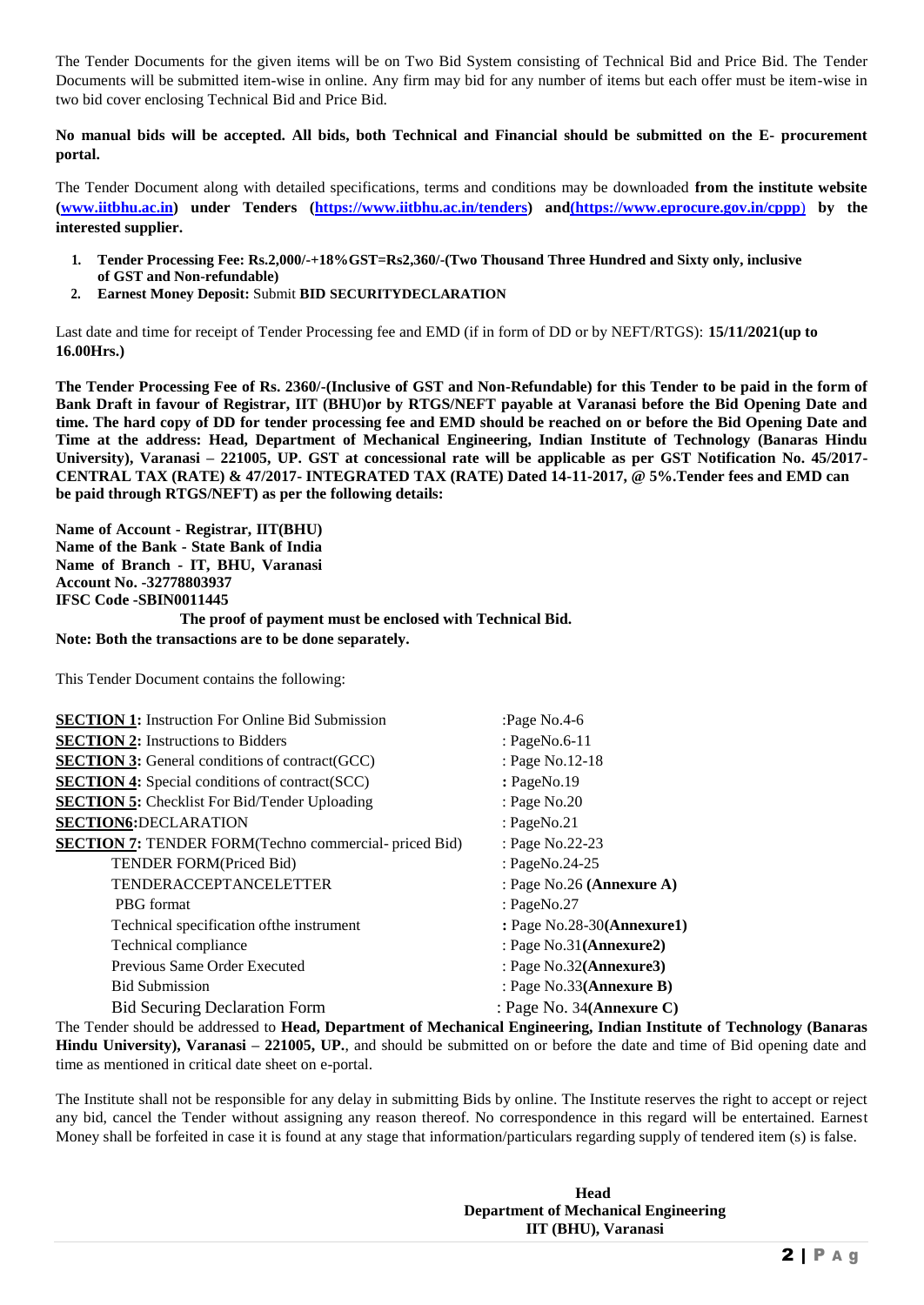## **TENDER DOCUMENT FOR: 100 TON Capacity Foreword Hot/Cold Extrusion Machine along with all accessories**

## **CRITICAL DATE SHEET**

| <b>Published Date</b>                           | 27/10/2021 (05:00 PM)                                                                                                                                                                                  |
|-------------------------------------------------|--------------------------------------------------------------------------------------------------------------------------------------------------------------------------------------------------------|
| <b>Bid Document Download Start</b><br>Date      | 27/10/2021 (05:00 PM)                                                                                                                                                                                  |
| <b>Clarification Start Date</b>                 | 27/10/2021 (05:00 PM)                                                                                                                                                                                  |
| <b>Clarification End Date</b>                   | 05/11/2021(05:00 PM)                                                                                                                                                                                   |
| <b>Bid Submission Start Date</b>                | 27/10/2021 (05:00 PM)                                                                                                                                                                                  |
| <b>Bid Document Download End</b><br><b>Date</b> | 15/11/2021(04:00 PM)                                                                                                                                                                                   |
| <b>Bid Submission End Date</b>                  | 15/11/2021 (04:00 PM)                                                                                                                                                                                  |
| <b>Bid Opening Date</b>                         | 16/11/2021(04:00 PM)                                                                                                                                                                                   |
| <b>Address For Communication</b>                | <b>Head</b><br><b>Department of Mechanical Engineering,</b><br><b>Indian Institute of Technology</b><br>(Banaras Hindu University),<br>Varanasi – 221 005, U.P., INDIA<br>E-mail: head.mec@itbhu.ac.in |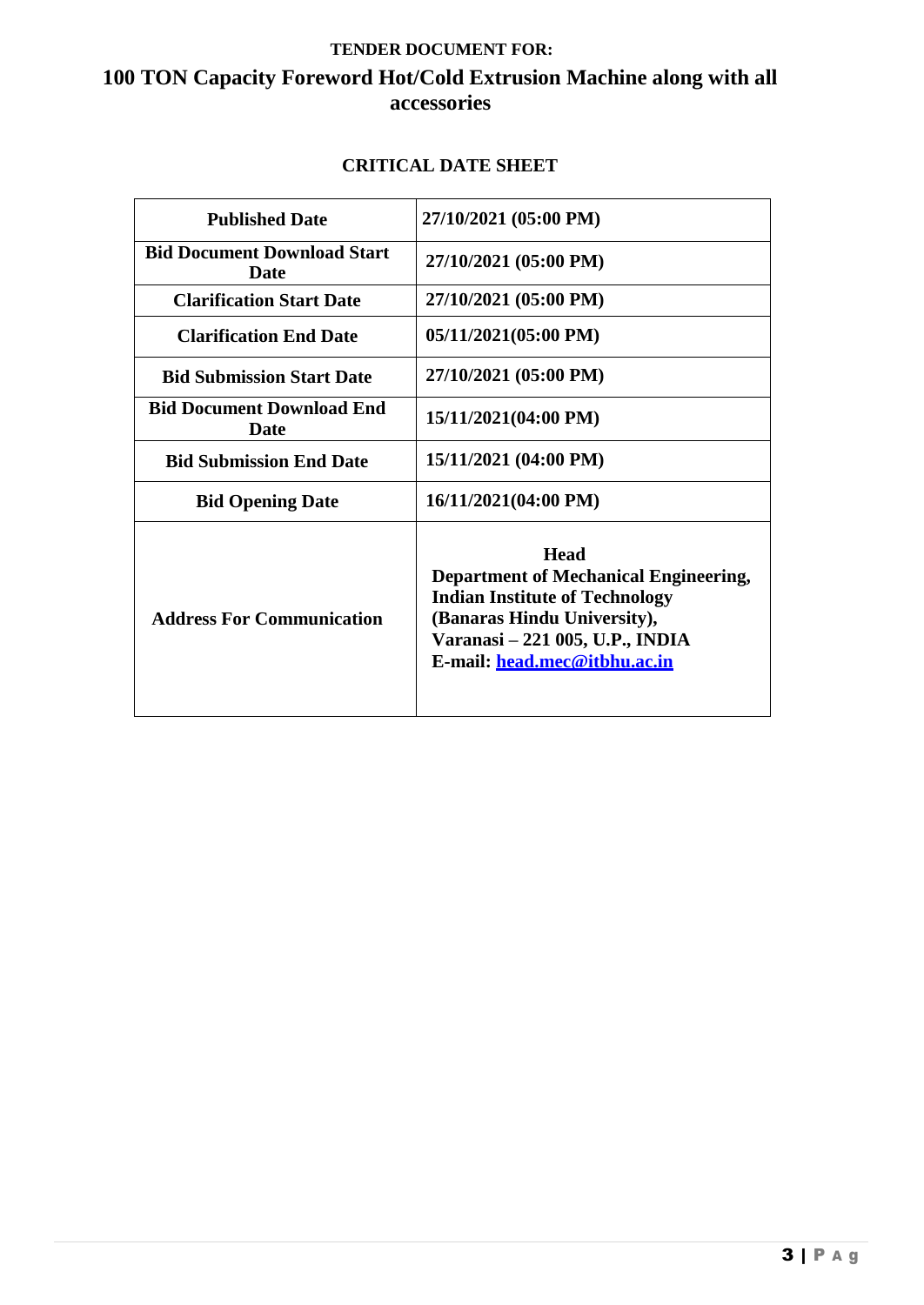## **TENDER DOCUMENT FOR:**

# **100 TON Capacity Foreword Hot/Cold Extrusion Machine along with all accessories**

### **SECTION 1: INSTRUCTION FOR ONLINE BID SUBMISSION**

As per the directives of Department of Expenditure, this tender document has been published on the Central Public Procurement Portal (URL[:http://eprocure.gov.in/eprocure/app\).](http://eprocure.gov.in/eprocure/app)) The bidders are required to submit soft copies of their bids electronically on the CPP Portal, using valid Digital Signature Certificates. The instructions given below are meant to assist the bidders in registering on the CPP Portal, prepare their bids in accordance with the requirements and submitting their bids online on the CPP Portal. More information useful for submitting online bids on the CPP Portal may be obtained at[:http://eprocure.gov.in/eprocure/app.](http://eprocure.gov.in/eprocure/app)

#### **1. Registration**

- 1. Bidders are required to enrol on the e-Procurement module of the Central Public Procurement Portal (URL[:http://eprocure.gov.in/eprocure/app\) by c](http://eprocure.gov.in/eprocure/app)licking on the link "Click here to Enrol". Enrolment on the CPP Portal is free of charge.
- 2. As part of the enrolment process, the bidders will be required to choose a unique username and assign a password for their accounts.
- 3. Bidders are advised to register their valid email address and mobile numbers as part of the registration process. These would be used for any communication from the CPP Portal.
- 4. Upon enrolment, the bidders will be required to register their valid Digital Signature Certificate (Class II or Class III Certificates with signing key usage) issued by any Certifying Authority recognized by CCA India (e.g. Sify / TCS / n-Code / e-Mudhra etc.), with their profile.
- 5. Only one valid DSC should be registered by a bidder. Please note that the bidders are responsible to ensure that they do not lend their DSCs to others which may lead to misuse.
- 6. Bidder then logs in to the site through the secured log-in by entering their user ID / password and the password of the DSC /e-Token.

#### **2. Searching for Tender Documents**

- 1. There are various search options built in the CPP Portal, to facilitate bidders to search active tenders by several parameters. These parameters could include Tender ID, organization name, location, date, value, etc. There is also an option of advanced search for tenders, wherein the bidders may combine a number of search parameters such as organization name, form of contract, location, date, other keywords etc. to search for a tender published on the CPP Portal.
- 2. Once the bidders have selected the tenders they are interested in, they may download the required documents /tenderschedules.Thesetenderscanbemovedtotherespective,,MyTenders"folder.Thiswouldenablethe CPP Portal to intimate the bidders through SMS / e-mail in case there is any corrigendum issued to the tender document.
- 3. The bidder should make a note of the unique Tender ID assigned to each tender, in case they want to obtain any clarification / help from the Helpdesk.

### **Preparation of Bids**

- 1. Bidder should take into account any corrigendum published on the tender document before submitting their bids.
- 2. Please go through the tender advertisement and the tender document carefully to understand the documents required to be submitted as part of the bid. Please note the number of covers in which the bid documents have to be submitted, the number of documents – including the names and content of each of the document that need to be submitted. Any deviations from these may lead to rejection of the bid.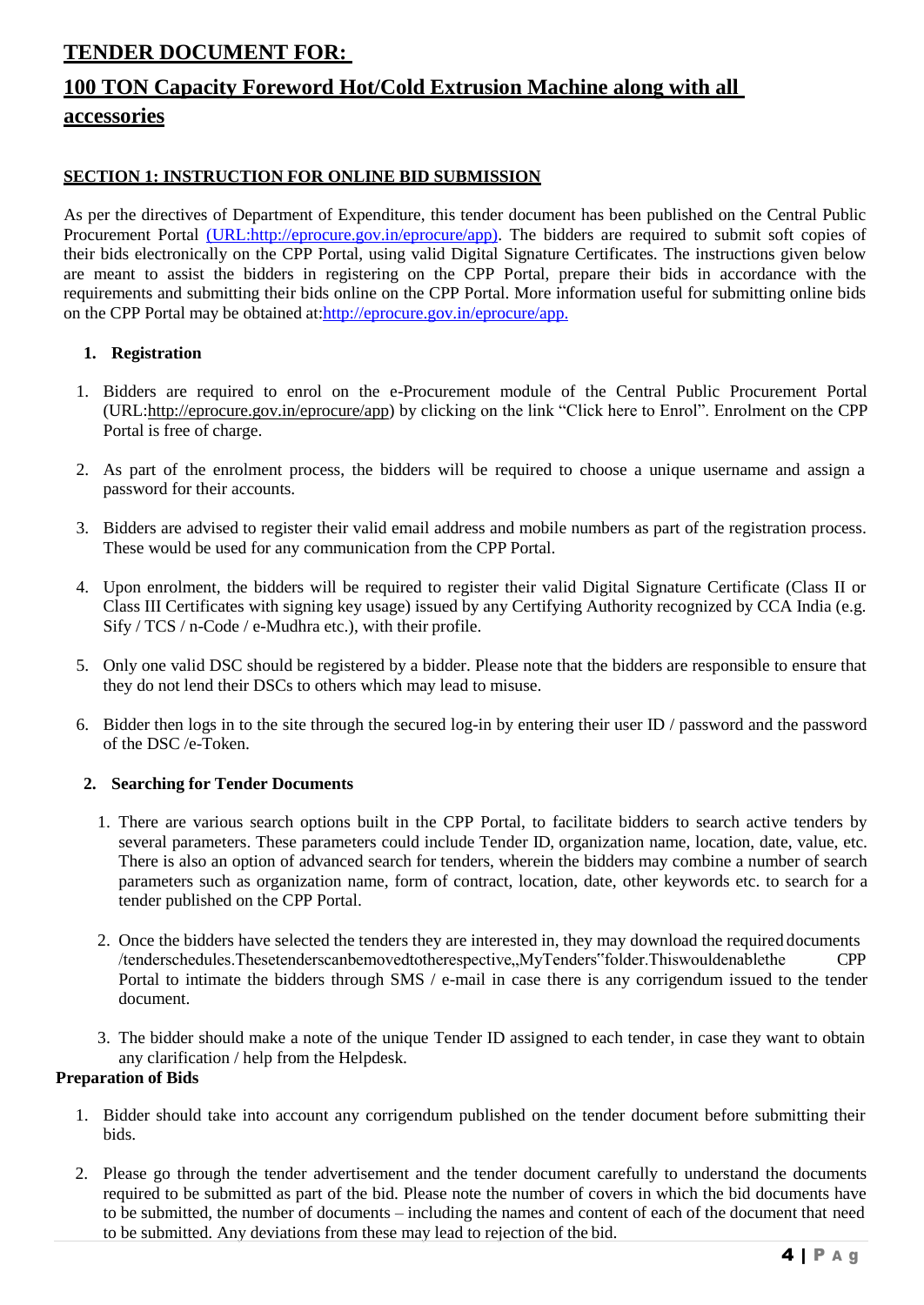- 3. Bidder, in advance, should get ready the bid documents to be submitted as indicated in the tender document / schedule and generally, they can be in PDF / XLS / RAR / DWF formats. Bid documents may be scanned with 100 dpi with black and white option.
- 4. To avoid the time and effort required in uploading the same set of standard documents which are required to be submitted as a part of every bid, a provision of uploading such standard documents (e.g. PAN card copy, annual reports, auditor certificates etc.) has been provided to the bidders. Bidders can use "My Space" area available to them to upload such documents. These documents may be directly submitted from the "My Space" area while submitting a bid, and need not be uploaded again and again. This will lead to a reduction in the time required for bid submission process.

#### **4. Submission of Bids**

- 1. Bidder should log into the site well in advance for bid submission so that he/she upload the bid in time i.e. on or before the bid submission time. Bidder will be responsible for any delay due to other issues.
- 2. The bidder has to digitally sign and upload the required bid documents one by one as indicated in the tender document.
- 3. Bidder has to select the payment option as "on-line" to pay the tender fee / EMD as applicable and enter details of the instrument. Whenever, EMD / Tender fees are sought, bidders need to pay the tender fee and EMD separately on-line through RTGS.
- 4. A standard BOQ format has been provided with the tender document to be filled by all the bidders. Bidders are requested to note that they should necessarily submit their financial bids in the format provided and no other format is acceptable. Bidders are required to download the BOQ file, open it and complete the white colored (unprotected) cells with their respective financial quotes and other details (such as name of the bidder). No other cells should be changed. Once the details have been completed, the bidder should save it and submit it online, without changing the filename. If the BOQ file is found to be modified by the bidder, the bid will be rejected.
- 5. The server time (which is displayed on the bidders" dashboard) will be considered as the standard time for referencing the deadlines for submission of the bids by the bidders, opening of bids etc. The bidders should follow this time during bid submission.
- 6. All the documents being submitted by the bidders would be encrypted using PKI encryption techniques to ensure the secrecy of the data. The data entered cannot be viewed by unauthorized persons until the time of bid opening. The confidentiality of the bids is maintained using the secured Socket Layer 128 bit encryption technology. Data storage encryption of sensitive fields is done.
- 7. The uploaded tender documents become readable only after the tender opening by the authorized bid openers.
- 8. Upon the successful and timely submission of bids, the portal will give a successful bid submission message  $\&$  a bid summary will be displayed with the bid no. and the date  $\&$  time of submission of the bid with all other relevant details.
- 9. Kindly add scanned PDF of all relevant documents in a single PDF file of compliance sheet.

#### **5. Assistance to Bidders**

- 1. Any queries relating to the tender document and the terms and conditions contained therein should be addressed to the Tender Inviting Authority for a tender or the relevant contact person indicated in the tender.
- 2. Any queries relating to the process of online bid submission or queries relating to CPP Portal in general may be directed to the 24x7 CPP Portal Helpdesk. The contact number for the helpdesk is 0120-4200462, 0120- 4001002, 0120-4001005,0120-6277787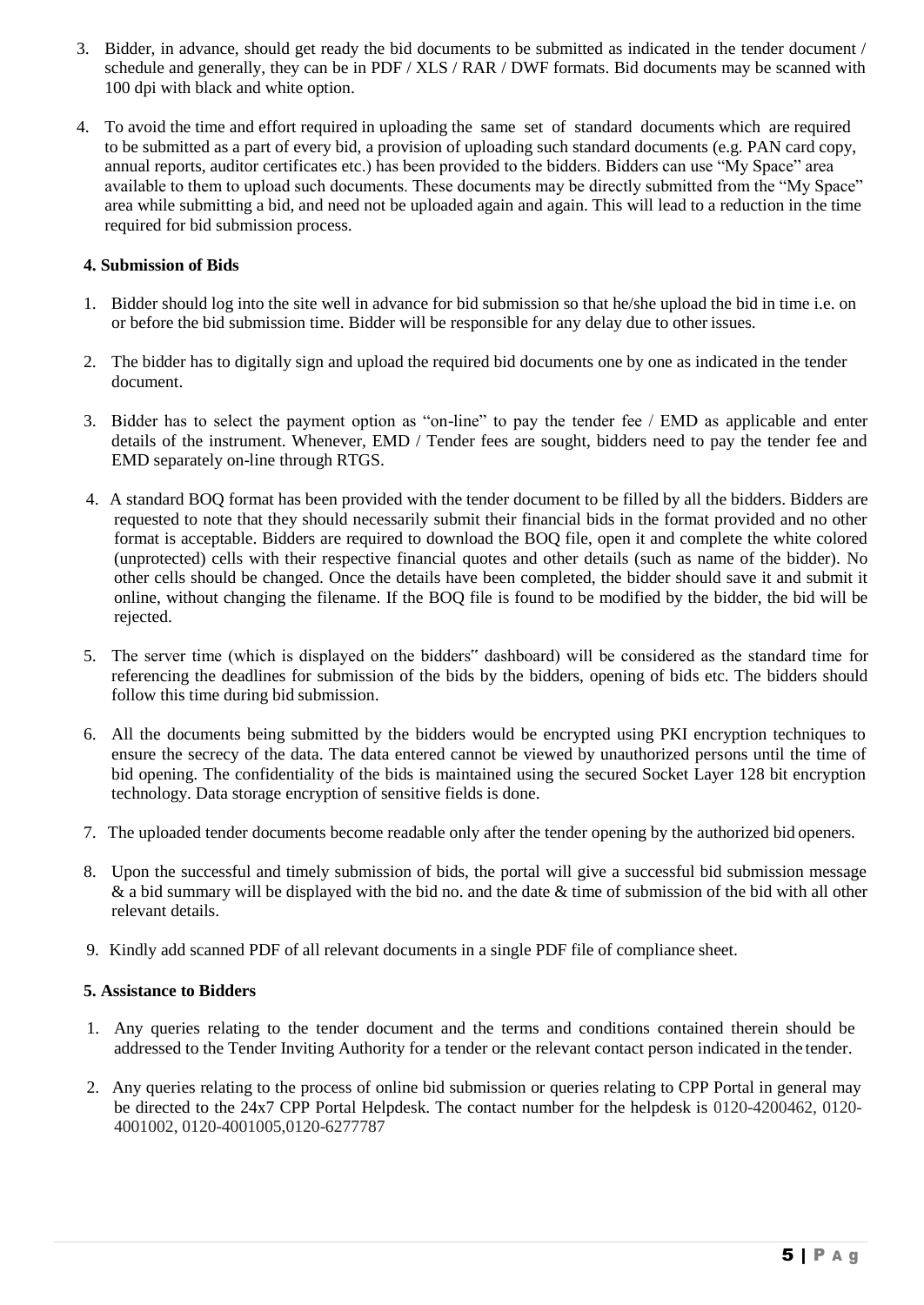### **6. General Instructions to the Bidders**

- 1. The tenders will be received online through portal [http://eprocure.gov.in/eprocure/app .](http://eprocure.gov.in/eprocure/app) In the Technical Bids, the bidders are required to upload all the documents in**. pdf format**.
- 2. Possession of a Valid Class II/III Digital Signature Certificate (DSC) in the form of smart card/e-token in the company's name is a prerequisite for registration and participating in the bid submission activities through https://eprocure.gov.in/eprocure/app. Digital Signature Certificates can be obtained from the authorized certifying agencies, details of which are available in the web site https://eprocure.gov.in/eprocure/app under the link "Information about DSC".
- 3. Tenderer are advised to follow the instructions provided in the Instructions to the Tenderer for the esubmission of the bids online through the Central Public Procurement Portal for e Procurement [athttps://eprocure.gov.in/eprocure/app.](https://eprocure.gov.in/eprocure/app)

#### **SECTION 2: INSTRUCTIONS TO BIDDERS**

#### **A. Introduction**

#### **1.Scope of Work**

IIT - BHU invites online bids from the manufacturers/suppliers on behalf of The Director, IIT-BHU for supply of Equipment as per the technical specifications given in Annexure- 1 and as per terms and conditions of this tender document. Supplier should assure complete commissioning of the system including installation and training for **100**

## **TON Capacity Foreword Hot/Cold Extrusion Machine along with all accessories**

## **2. Cost of Bidding**

The Bidder shall bear all costs associated with the preparation and submission of its bid, and "the Purchaser", will in no case be responsible or liable for these costs, regardless of the conduct or outcome of the bidding process.

#### **B. The Bidding Documents**

### **3. Cost of Bidding Documents**

The cost of bidding documents **(Rs. 2360/-)** should be submitted in the form of Bank Draft or By NEFT/RTGSs per the details mentioned above. Further, the proof of payment must be uploaded with Technical Bid.

#### **4. Content of Bidding Documents**

The goods required, bidding procedures and contract terms are prescribed in the bidding documents.In addition to Invitation of Bids, the bidding documents include:

- (a) Instructions for Online Bid Submission
- (b) Instruction to Bidders(ITB);
- (c) General Conditions of Contract(GCC);
- (d) Special Conditions of Contract(SCC)
- (e) Schedule of requirements;
- (f) Tender form (technical bid).
- (g) 6Tender form (financial bid).

The Bidder is expected to examine all instructions, forms, terms, and specifications in the bidding documents. Failure to furnish all information required by the bidding documents or submission of a bid not substantially responsive to the bidding documents in every respect will be at the Bidder's risk and may result in rejection of its bid.

#### **5. Amendment of Bidding Documents**

At any time prior to the deadline for submission of bids, the Purchaser may, for any reason, whether at its own initiative or in response to a clarification requested by a prospective bidder, modify the bidding documents by amendment.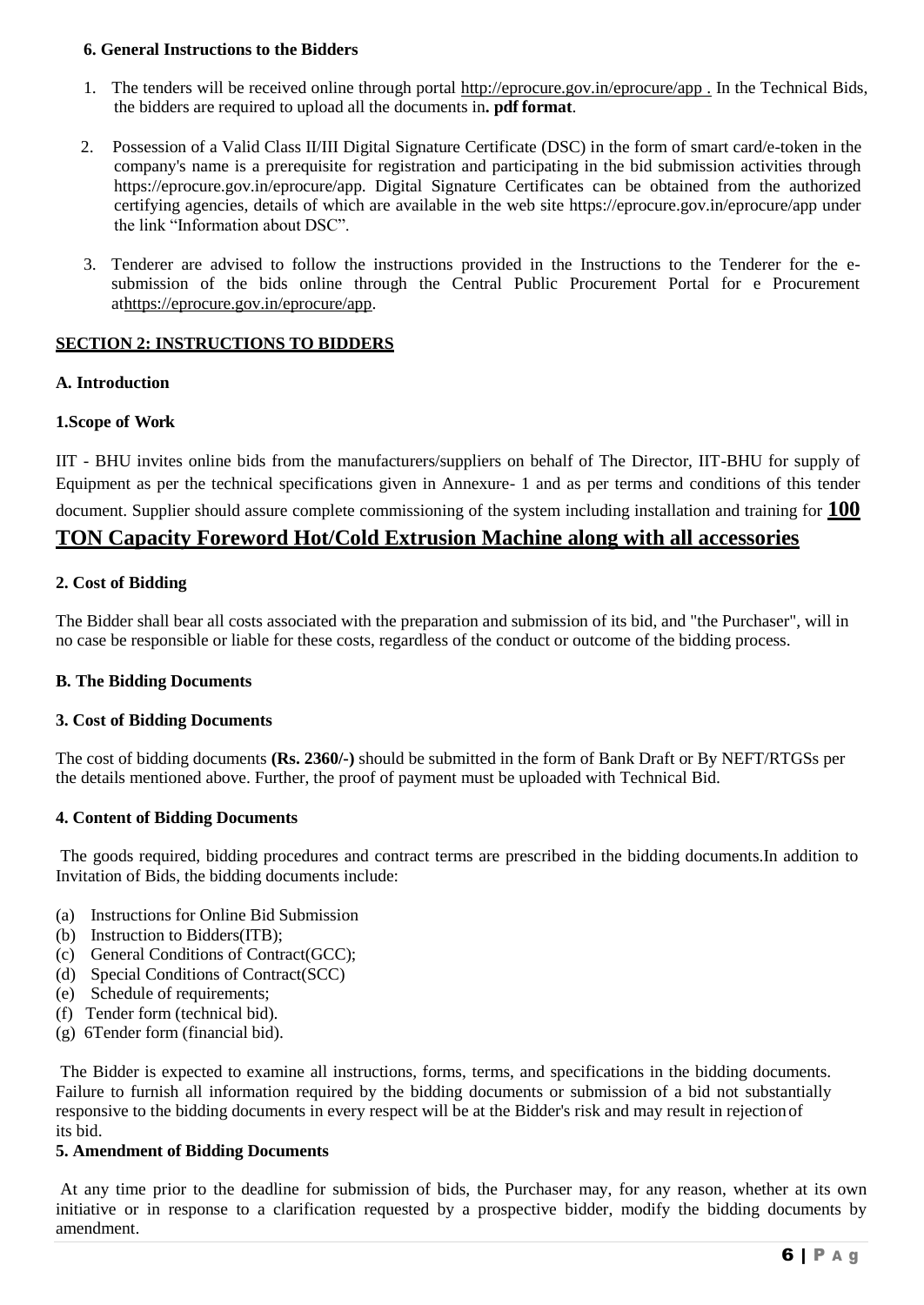All prospective bidders who have received the bidding documents will be notified of the amendment in writing, which will be binding on them.

In order to allow prospective bidders reasonable time within which to take the amendment into account in preparing their bids, the Purchaser, at its discretion, may extend the deadline for the submission of bids.

## **C. Preparation of Bids**

## **6. Language of Bid**

The bid prepared by the Bidder, as well as all correspondence and documents relating to the bid exchanged by the Bidder and the Purchaser shall be written in English language.

## **7. Documents Comprising the Bid**

#### **Techno commercial un-priced bid and priced Bids:**

The bids are to be submitted in two parts i.e. Techno commercial un-priced bid and priced Bids.

(a) Techno commercial un-priced bid along with Earnest Money Deposit (submitted in the form of Bank Draft in favors of **Registrar, IIT (BHU)** payable at **Varanasi** or By NEFT/RTGS) as shown in invitation to bids shall be submitted through CPP Portal. If the proof of payment of EMD is not received along with the technical bid, such bid will not be considered. The samples (if required) of all the items shown in the schedule of requirements of each tender should also accompany the techno commercial un- priced bid in a separate sealed envelope.

(b) Priced bid.

**Techno commercial un-priced bid:** The Techno commercial un-priced bid prepared by the bidder shall be provided in the following Model Response format:

#### **Model Response format**

**(a)** Standing of each Bidder Manufacturer/Dealer and past experience in supply of the material (certificates to be enclosed), proof of manufacturing Unit/Dealership along with all the documents required for proving the credentials regarding the fulfillment of essential pre-bid criteria.

**(b)** List of other Govt. Departments, Public Sector units and Central Autonomous Bodies for which the bidder is supplying material or having the same type of contracts and a certificate regarding the satisfactory performance of the contract (In the Annexure-3 format).

**(c)** Copy of the audited balance sheet of the vendor for the previous financial year indicating the turnover in supply of the relevant materials/service.

**(d)** Details of Permanent Account Number and latest income tax clearance certificate.

**(e)** Details of GST No. along with a copy of certificate to be attached.

**(f)** Submission of samples if required, for all items indicated in the schedule of requirements. The make of items proposed to be supplied should be indicated in the format of the schedule of requirements and submitted along with the techno commercial un-priced bid without indicating the pricing components.

**(g)** Willingness to execute all orders which are placed to meet emergency requirement on priority basis. The Bidder shall note that standards for workmanship, material and equipment, and references to brand names designated by the Purchaser in the schedule of requirements are intended to be descriptive only and not restrictive. The Bidder may substitute alternative standards, brand names and/or catalogue numbers in his bid, provided that it demonstrates to the Purchaser's satisfaction that the substitutions ensure substantial equivalence to those designated in the Technical Specifications.

## **Price Bid**

The price bid shall comprise the techno commercial bid along with the price component indicating the Unit prices for each and every item indicated in the schedule of requirements (Annexure 1).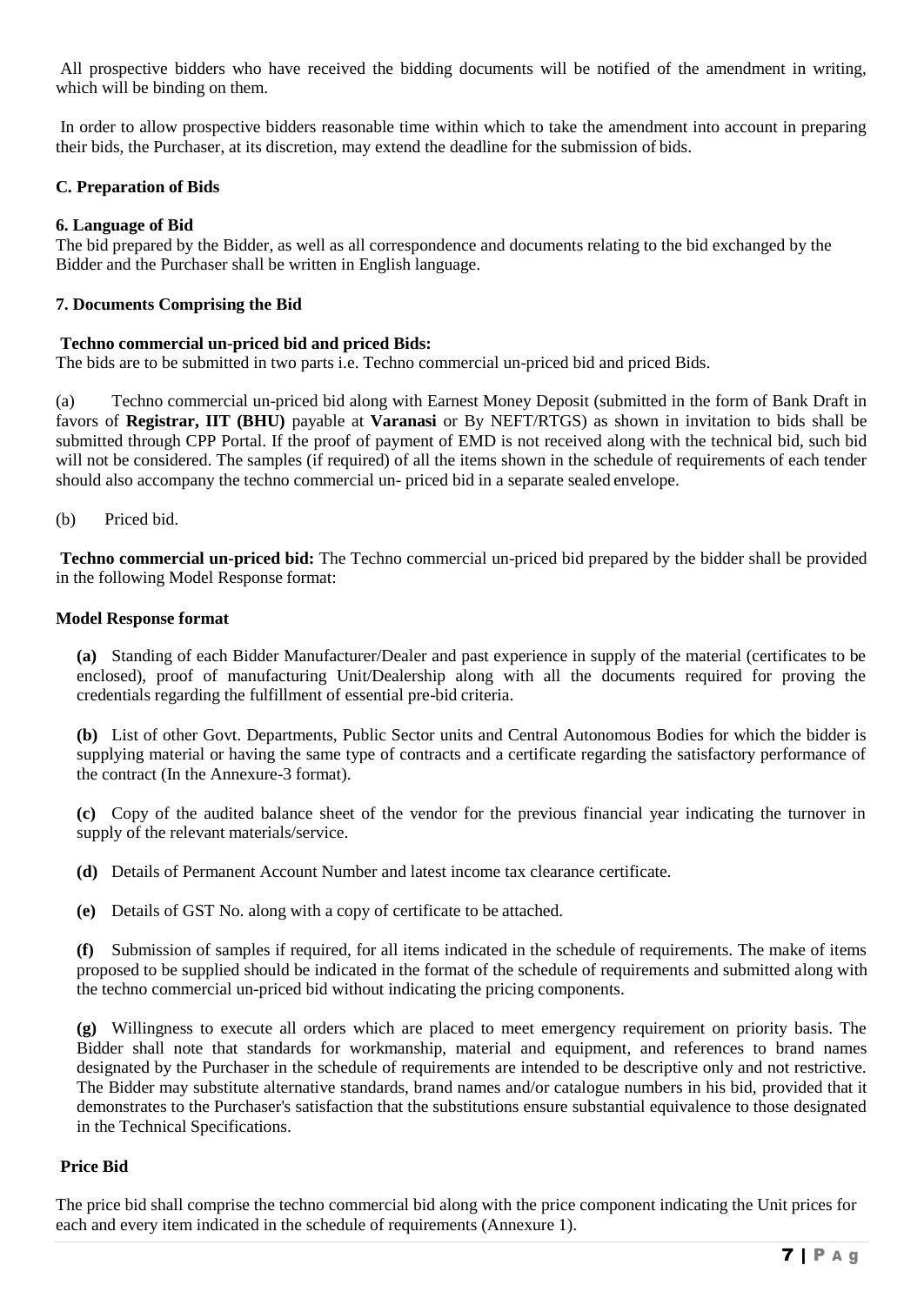**(a)** The prices quoted must be net per unit as shown in the Schedule and must include all charges for delivery at the designated stores i.e. **FOR IIT (BHU),Varanasi**

**(b)** The rate must be stated for each item separately both in words and figures. If there is a discrepancy between the price quoted in word and figures the higher price quoted will be treated as final.

**(c)** The price quoted by the tenderer should be exclusive of Custom Duty (in case of Import) and other taxes as applicable from time to time. The Institute will provide the valid exemption certificate as and when needed.

**(d)** Quoted prices should be firm and inclusive of freight and forwarding charges, handling charges, loading and unloading charges, and insurance charges etc.

]

**(e)** The prices once accepted by the Institute shall remain valid till the successful executions of the order and till supplies are fully effected and accepted or **12 months** from the date of acceptance of tender whichever is later. The Institute shall not entertain any increase in the rates during the period. However, in the event there is a reduction or increase in Government levy/duties during the period of execution of the order, the rates shall be suitably adjusted with effect from the date notifying the said reduction or increase in the Government levy/excise duty.

#### **8. Bid Prices**

The Bidder shall indicate on the Schedule of requirements (BOQ), the unit prices of the goods it proposes to supply under the Contract and enclose it with the priced bid.

Prices indicated on the Price Schedule shall be entered separately in the following manner:

(i) The prices quoted must be net per unit as shown in the schedule of requirements and must include all charges for delivery at the designated stores.

(ii)Any Indian duties, GST and other taxes which will be payable on the goods if this Contract is awarded;

Prices quoted by the Bidder shall be fixed during the Bidder's performance of the Contract and not subject to variation on any account.

The price should be quoted without custom duty, since IIT (BHU) is exempted from payment of custom duty being the premier Academic Institution. Necessary certificate will be issued on demand.

#### **9. Bid Currencies**

Prices shall be quoted in Indian Rupees only.

#### **10. Period of Validity of Bids**

Bids shall remain valid for **180** days after the date of bid opening prescribed by the Purchaser. A bid valid for as horter period shall be rejected by the Purchaser as non-responsive.

In exceptional circumstances, the Purchaser may solicit the Bidder's consent to an extension of the period of validity. The request and the responses thereto shall be made in writing. A Bidder may refuse the request without forfeiting its EMD. A Bidder granting the request will not be required nor permitted to modify thebid.

Bid evaluation will be based on the bid prices without taking into consideration the abovemodifications.

#### **D. Submission of Bids**

**11.** The tender has to be submitted ONLINE before the due date. The offers received after the due date and time will not be considered. **No manual bids will be considered**.

#### **12. Deadline for Submission of Bids**

BidsmustbereceivedbythePurchaserONLINEnotlaterthanthetimeanddatespecifiedintheInvitationfor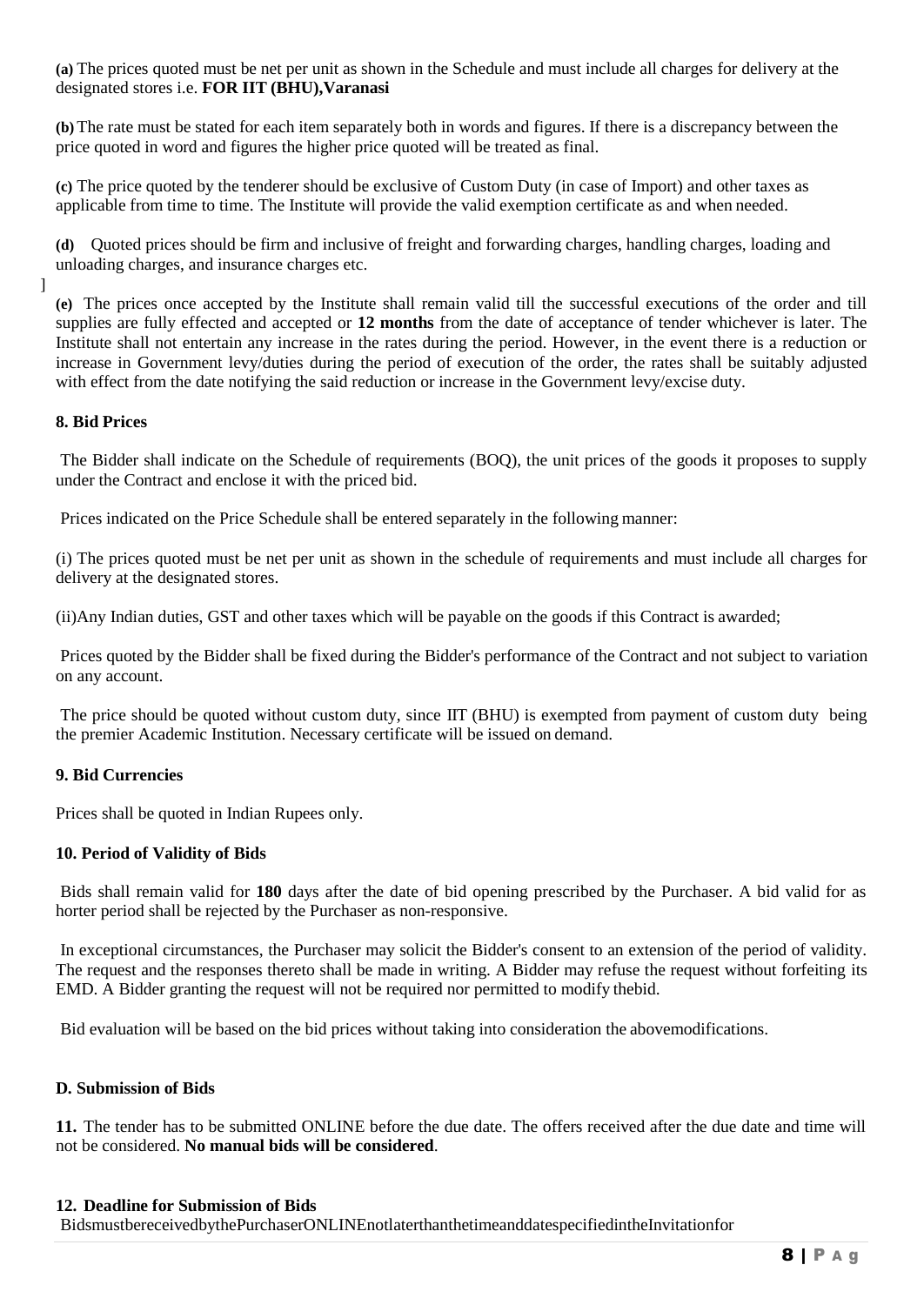Bids.

The Purchaser may, at his discretion, extend this deadline for submission of bids by amending the bid documents in which case all rights and obligations of the Purchaser and Bidders previously subject to the deadline will thereafter be subject to the deadline as extended.

## **13. Late/Delayed Bids**

The offers received after the due date and time will not be considered.

## **14. Modifications and Withdrawal of Bids**

The Bidder may modify or withdraw its bid after the ONLINE bid's submission, as per the provision of CPP Portal.

No bid may be modified subsequent to the deadline for submission of bids. No documents will be accepted in support of essential pre-bid criteria after the last date of submission of bids.

No bid may be withdrawn in the interval between the deadline for submission of bids and the expiry of the period of bid validity specified by the Bidder on the bid form. Withdrawal of a bid during this interval may result in the Bidder's forfeiture of its EMD.

## **E. Bid Opening and Evaluation of Bids**

#### **15. Opening of Techno commercial un-priced Bids**

The purchaser will open all techno commercial un-priced bids in the first instance.

#### **16. Clarification of Bids**

During evaluation of the bids, the purchaser may, at its discretion, ask the Bidder for clarification of its bid. The request for clarification and the response shall be in writing and no change in price or substance of the bid shall be sought, offered or permitted.

No Bidder shall contact the purchaser on any matter relating to its bid from the time of the bid opening to the time the contract is awarded. If the Bidder wishes to bring additional information to the notice of the Institute it should be done in writing.

Any effort by a Bidder to influence the purchaser in its decisions on bid evaluation, bid comparison or contract award decisions may result in rejection of the Bidder's bid.

#### **17. Evaluation of Techno commercial un-pricedBid**

Prior to the detailed technical evaluation, the purchaser will determine the substantial responsiveness of each bid. A substantially responsive bid is one, which conforms to all the terms and conditions of the Bidding Documents without material deviations and meets all the essential pre-bid criteria. If any bidder does not meet the essential pre- bid criteria as laid down in the Instruction to Bidders, then his bid will be summarily rejected. No documents will be accepted in support of essential pre-bid criteria after the last date of submission of bids.

The purchaser will reject a bid determined as not substantially responsive.

The bidders may be called for discussion and may be allowed to modify their technical bids to suit the organization's requirement. The idea is to arrive at a threshold level of acceptability above which all the bidders shall be treated on par. Those whose technical specifications do not reach the threshold level of acceptability shall be rejected as technically unsuitable. The price bids of the bidders who finally emerge as technically acceptable shall be opened, evaluated and the contract awarded to the lowest evaluated bidder.

The bidders short-listed by the purchaser based on meeting the essential pre-bid criteria and detailed evaluation regarding satisfying the technical criteria laid down in this tender document may be called for detailed discussions with a team selected for the purpose, at a specified date, time and venue, if needed.

## **18. Opening of Priced Bids**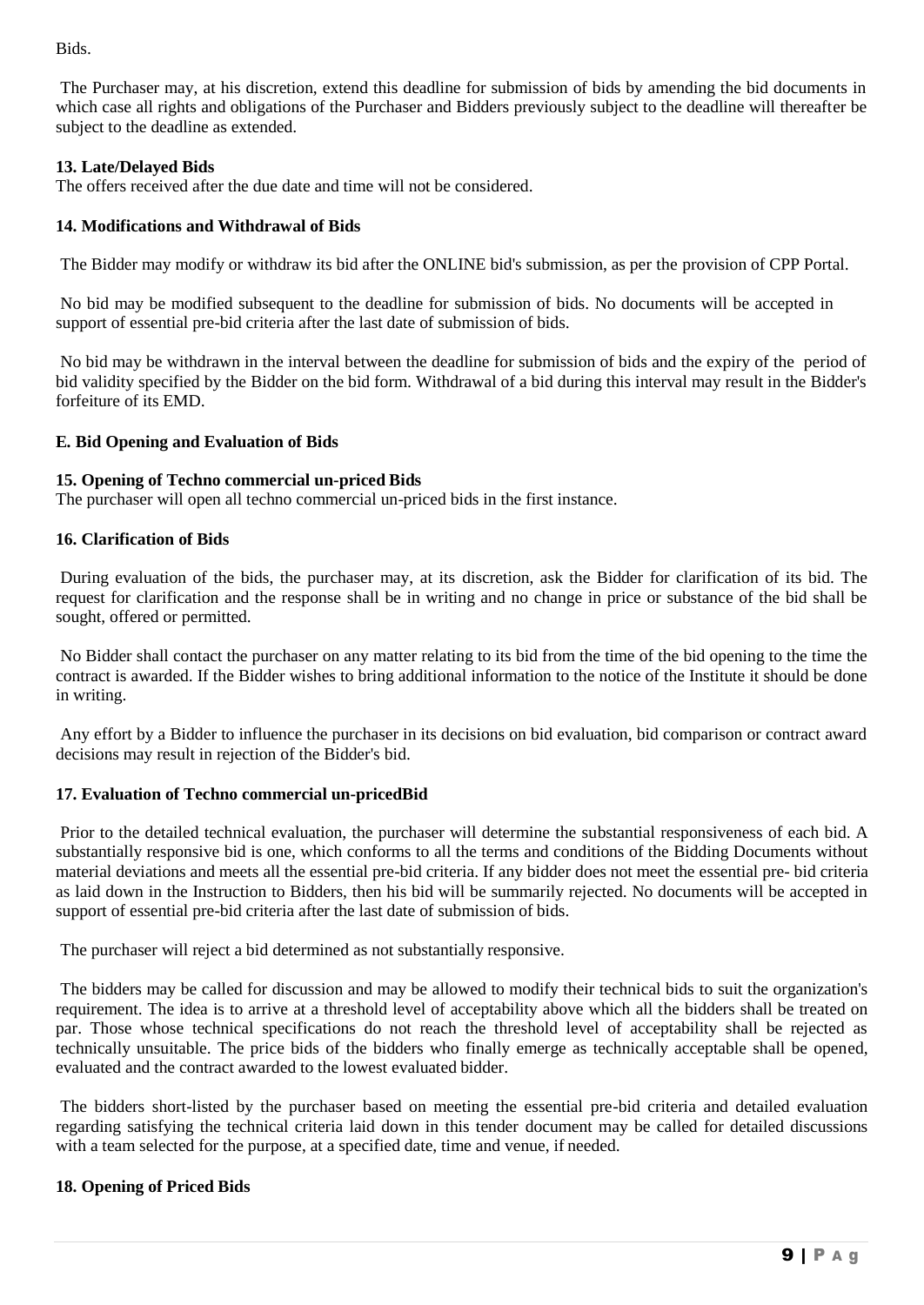The Purchaser will open the Priced Bids of only those bidders who meet the essential pre-bid criteria and whose techno commercial un-priced bids have been found to be substantially responsive.

The priced Bids of the technically qualified bidders shall be opened by the tender committee.

#### **19. Evaluation and Comparison of priced Bids**

Arithmetical errors will be rectified on the following basis: If there is a discrepancy between words and figures, whichever is the higher of the two shall be taken as bid price. If the Vendor does not accept the correction of errors, its bid will be rejected

Bidders shall state their bid price for the payment schedule outlined in the Clause 14 of General Conditions of Contract. Bids will be evaluated on the basis of this base price**.** Bidders are, however, permitted to state an alternative payment schedule and indicate the reduction in bid price they wish to offer for such alternative payment schedule. The purchaser may consider the alternative payment schedule offered by the selected Bidder but it may not be binding on the purchaser**.**

The purchaser, at its option may ask some more bidders to match the rates of the lowest bidder for creating parallel suppliers.

The currency that shall be used for bid evaluation and comparison purposes to convert all bid prices expressed in various currencies into a single currency is: **Indian Rupees**

The source of exchange rate shall be: **Reserve Bank of India**.

The date for the exchange rate (if applicable) shall be: **Date of opening of Financial Bids**.

#### **20. Purchasers right to accept any bid and to reject any bid or all bids**

The Purchaser reserves the right to accept or reject any bid, and to annul the bidding process and reject all bids at any time prior to award of Contract, without thereby incurring any liability to the affected Bidder or bidders or any obligation to inform the affected Bidder or bidders of the grounds for the Purchaser's action.

#### **21. Award Criteria**

Subject to Clause 19, the purchaser will award the Contract to the successful Bidder whose bid has been determined to be substantially responsive and has been determined as the best evaluated bid provided further that the Bidder is determined to be qualified to perform the Contract satisfactorily.

#### **22. Notification of Award**

Prior to the expiration of the period validity, the purchaser will notify the successful Bidder in writing by letter or by fax, to be confirmed in writing by speed post or hand delivered letter, that its bid has been accepted.

#### **23. Factors Affecting the Award of Supply**

The bidder should have its own Contract support facilities. The support facilities should be fully owned and managed by the bidder.

Conformity with the Request for Bid/Tender required and conditions.

The assessment based on the response to Model Response Outline.

The assessment of the capability of the bidder to meet the terms and conditions.

The bidders must have executed same orders, for which the bidder is quoting, as indicated in clause 1 for Govt./Semi-Govt./Autonomous Organizations.

The cost and the discount offered if any.

#### **24. Fall clause**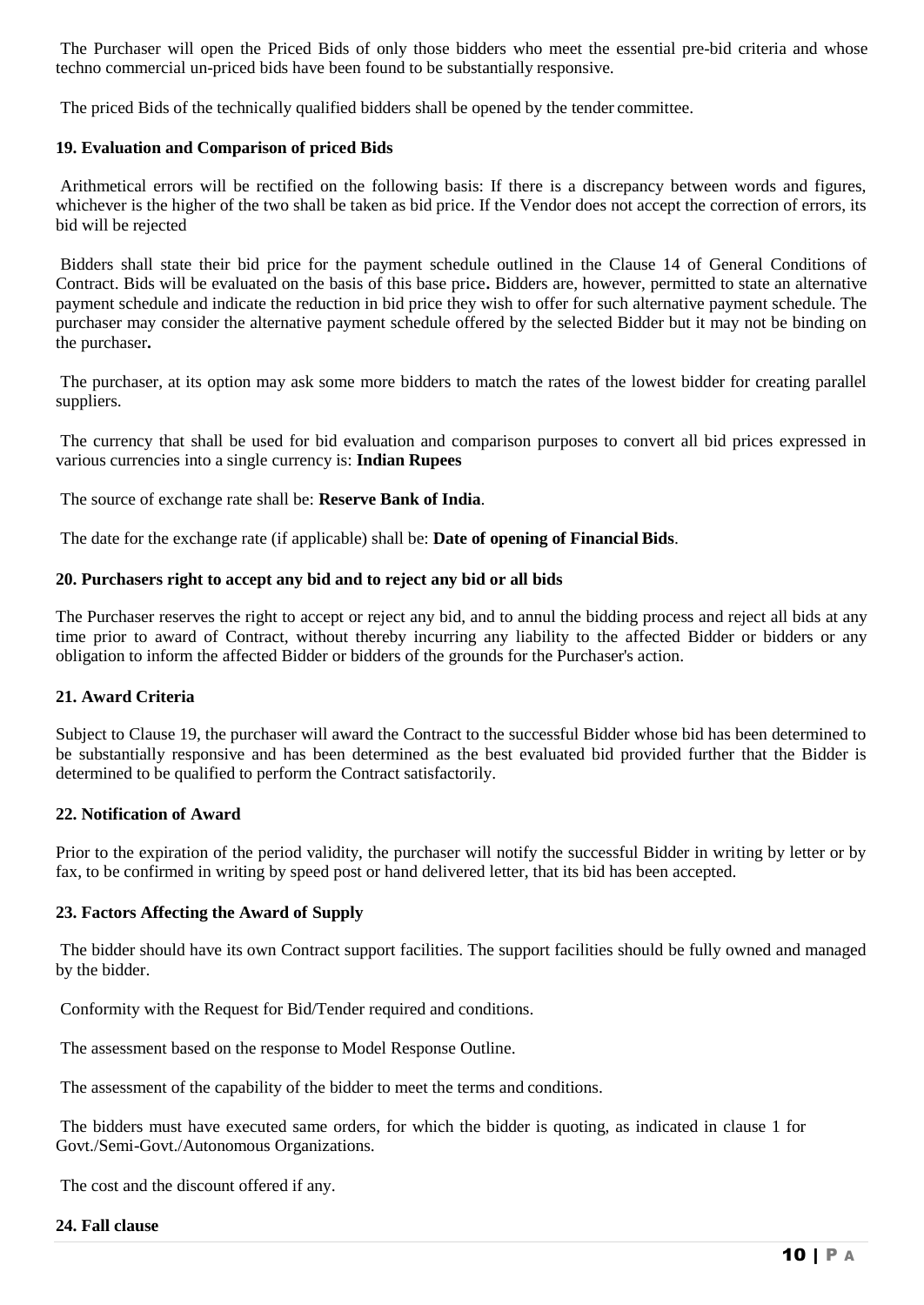The price quoted by the supplier should not be higher than the maximum retail price, if any, for the stores and the same shall not be higher than the price usually charged by the supplier for stores of the same nature, class or description to any other purchaser.

The price charged for the stores supplied under the contract by the supplier shall in no event exceed the lowestprice at which the supplier sells the stores of identical description to any other person during the period till performance of all supply orders placed during the currency of the contract is completed. If at any time during the period the supplier reduces the sale price of such stores or sells such stores to any other person including his dealers at a price lower than the price chargeable under the contract, he shall forthwith notify such reduction or sale to the purchaser and the price payable under the contract for these items of stores supplied after the date of coming into force of such reduction or sale shall stand correspondingly reduced.

If it is discovered that the supplier has contravened the above conditions, then without prejudice to any other action which might be taken against him, it shall be lawful for the purchaser to (a) revise the price at any stage so as to bring it in conformity with sub-clause(i) above, or (b) to terminate the contract and purchase the items of stores at the risk and cost of the supplier and in that event the provisions of Clause 28 of General Conditions of Contract shall, as far as possible, be applicable or recover the loss.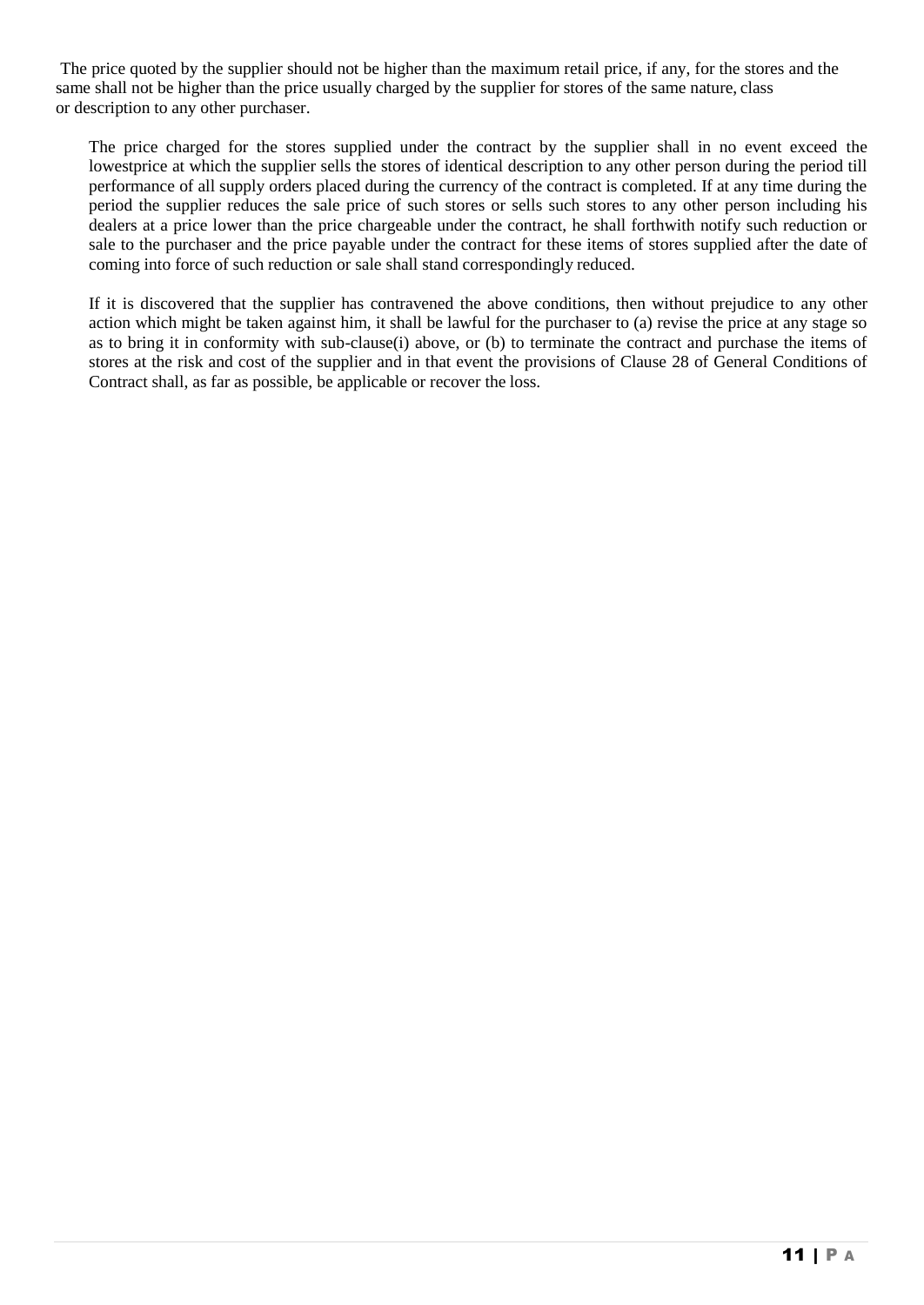#### **SECTION 3: GENERAL CONDITIONS OF CONTRACT (GCC)**

#### **1. Definitions**

In this Contract, the following terms shall be interpreted as indicated:

- **(a)** "The order" means the agreement entered into between the Purchaser and the Supplier including all the attachments and appendices and all documents incorporated as per notification of award.
- **(b)** "The Contract Price" means the price payable to the Supplier under the Contract for the full and proper performance of its contractual obligations; "The Goods" means all the items, which the Supplier is required to supply to the Purchaser under the Contract;
- **(c)** "Services" means services ancillary to the supply of the Goods, such as transportation and insurance, and any other incidental services training and other obligations of the Supplier covered under the Contract;
- **(d)** "GCC" means the General Conditions of Contract contained in this section.
- **(e)** "The Purchaser" means the organization purchasing the Goods i.e**. Dept. of Mechanical Engineering, IIT (BHU),VARANASI.**
- **(f)** "The Purchaser"s country" is India.
- **(g)** "The Supplier" means the individual or firm supplying the Goods and Services under this Contract.
- (h)"Day" means calendar day.

#### **2. Application**

These General Conditions shall apply to the extent that they are not superseded by provisions in other parts of the **Contract** 

#### **3. Standards**

The Goods supplied under this Contract shall conform to the standards mentioned in the Technical Specifications, and, when no applicable standard is mentioned, to the authoritative standard appropriate to the Goods' country of origin and such standards shall be the latest issued by the concerned Institution.

#### **4. Use of Contract Documents andInformation**

The Supplier shall not, without the Purchaser's prior written consent, disclose the Contract, or any provision thereof, or any specification, plan, drawing, pattern, sample or information furnished by or on behalf of the Purchaser in connection therewith, to any person other than a person employed by the Supplier in performance of the Contract. Disclosure to any such employed person shall be made in confidence and shall extend only so far as may be necessary for purposes of such performance.

The Supplier shall not, without the Purchaser's prior written consent, make use of any document or information except for purposes of performing the Contract.

Any document, other than the Contract itself, shall remain the property of the Purchaser and shall be returned (in all copies) to the Purchaser on completion of the Supplier's performance under the Contract if so required by the Purchaser.

#### **5. Patent Rights**

The Supplier shall indemnify the Purchaser against all third-party claims of infringement of patent, trademark or industrial design rights arising from use of the Goods or any part thereof in India.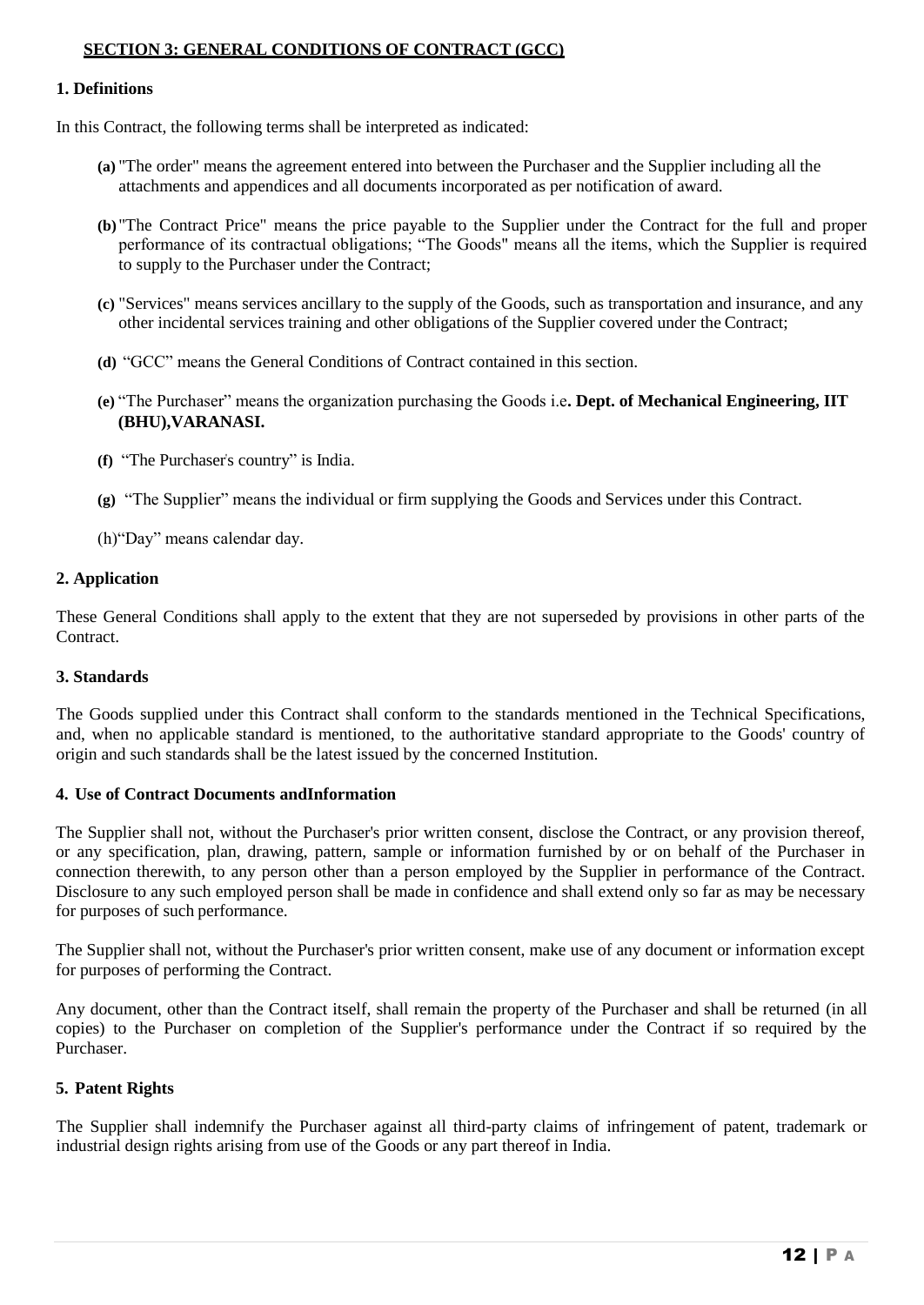### **6. Submission of the bids.**

All bids complete in all respect must reach the purchaser within the last date and time of receipt of bid. No extension shall be allowed for any reason what so ever. Late tenders/delayed bids and tenders received without earnest money etc. shall be rejected.

Tender documents are available for sale with the purchaser. Interested bidders may purchase the tender documents on payment of the cost there of. The purchaser shall not be liable for either non-receipt of the tender document or for delay in receipt of tender document.

#### **7. Inspections and Tests**

The Purchaser or its representative shall have the right to inspect and/or to test the Goods to confirm their conformity to the Contract specifications at no extra cost to the Purchaser.

The inspections and tests may be conducted on the premises of the Supplier or its subcontractor(s), at point of delivery and/or at the Goods final destination. If conducted on the premises of the Supplier or its subcontractor(s), all reasonable facilities and assistance, including access to drawings and production data shall be furnished to the inspectors at no charge to the Purchaser.

Should any inspected or tested Goods fail to conform to the specifications, the Purchaser may reject the goods and the Supplier shall either replace the rejected Goods or make alterations necessary to meet specification requirements free of cost to the Purchaser.

The Purchaser's right to inspect, test and, where necessary, reject the Goods after the Goods' arrival at Project Site shall in no way be limited or waived by reason of the Goods having previously been inspected, tested and passed by the Purchaser or its representative prior to the Goods shipment.

Nothing in GCC Clause 7 shall in any way release the Supplier from any warranty or other obligations under this Contract.

#### **8. Consequences of rejection**

If in the event the stores are rejected by the purchaser at the destination and the supplier fails to make satisfactory supplies within the stipulated period of delivery, the purchaser will be at liberty to:

**(a)** Allow the supplier to resubmit the stores in replacement of those rejected, within a specified time without any extra cost to the purchaser or

**(b)** Reject the material, which shall be final and binding on the contractor.

**(c)** Procure the rejected materials of comparable quality from the open market/Govt. stores and the supplier shall be liable to pay the difference in price over the RC prices or get the amount adjusted from the outstanding bills of the supplier, if any or EMD.

#### **9. Packing**

The Supplier shall provide such packing of the Goods as is required to prevent their damage or deterioration during transit to their final destination as indicated in the Contract. The packing shall be sufficient to withstand, without limitation, rough handling during transit and exposure to extreme temperatures, salt and precipitation during transit and open storage. Packing case size and weights shall take into consideration, where appropriate, the remuteness of the Goods' final destination and the absence of heavy handling facilities at all points intransit.

The packing, marking and documentation within and outside the packages shall comply strictly with such special requirements as shall be provided for in the Contract including additional requirements, in any subsequent instructions ordered by the Purchaser.

#### **10. Delivery and Documents**

The Supplier shall make delivery of the Goods within **90 days** from the placement of purchase order in pursuanceofthenotificationofaward.Thepurchaseorderwouldbeplacedafterassessingtherequirementson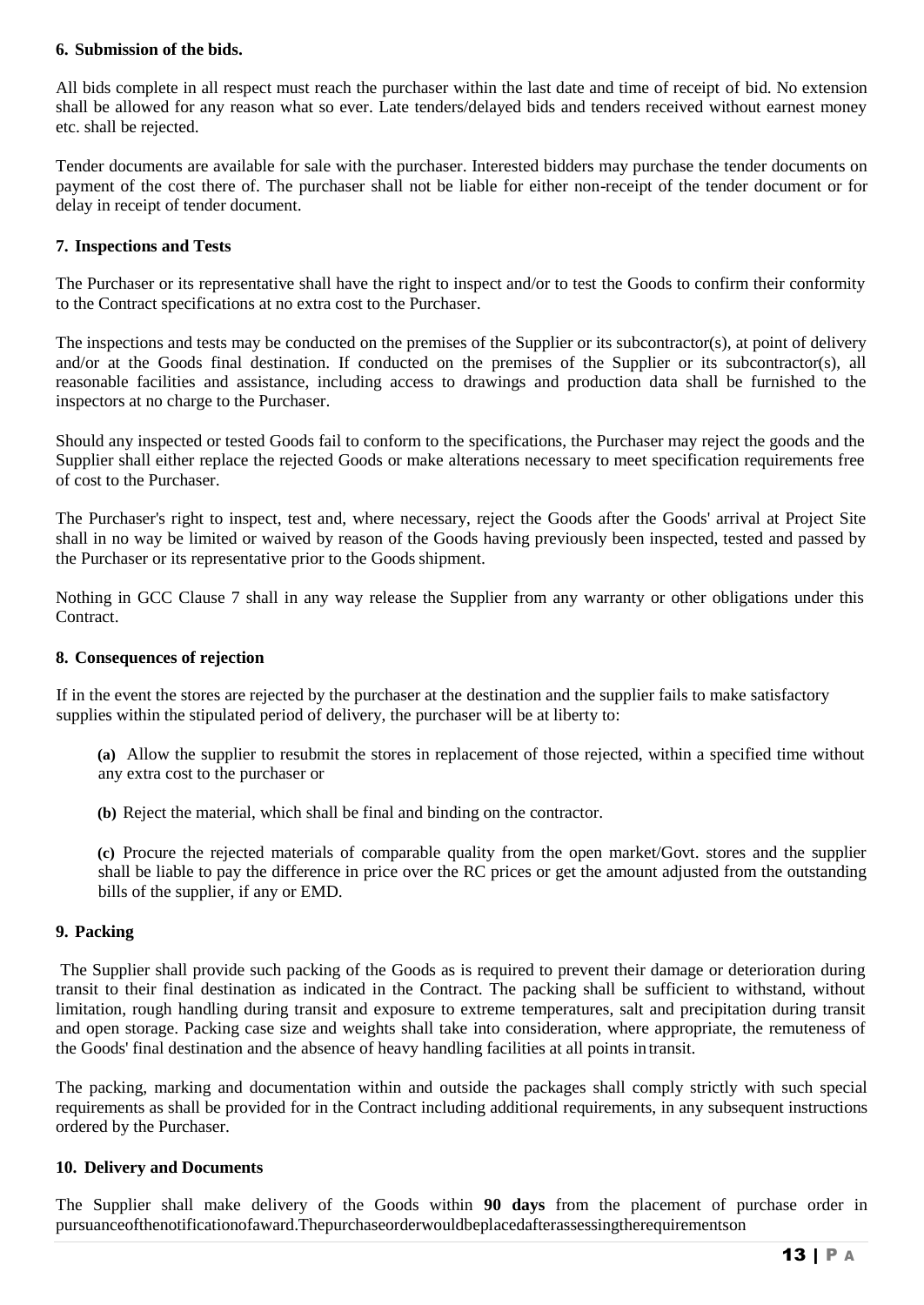quarterly basis. However, the supplier shall also arrange to execute all orders on priority basis which would be placed to meet any emergent requirements.

In case the purchaser decides to conclude parallel rate contracts, then the requirements would be split on different firms on equitable basis as per the discretion of the purchaser.

The delivery of Stores shall be affected at the premises of the Institute free of all delivery charges and within the stipulated time and as may be elucidated in the confirmed order, accompanied by a delivery challan. No extension of time for delivery of Stores shall normally be accorded.

**Time and date of delivery – the essence of the contract:** The time for and the date of delivery of the stores stipulated shall be deemed to be of the essence of the contract and delivery must be completed not later than the date(s) specified.

## **11. Insurance**

The Goods supplied under the Contract shall be fully insured in Indian Rupees against loss or damage incidental to manufacture or acquisition, transportation, storage and delivery. The insurance shall be obtained by the suppliers in an amount equal to 110% of the value of the goods from "warehouse to warehouse" (final destinations) on "all risks" basis including war risks and strikes.

#### **12. Transportation**

Where the Supplier is required under the Contract to transport the Goods within India defined as Project site, transport to such place of destination in India including insurance, as shall be specified in the Contract, shall be arranged by the Supplier, and the related cost shall be included in the contract Price.

#### **13. Warranty**

The Supplier warrants that the Goods supplied under this Contract are new, unused, of the most recent or current models and that they incorporate all recent improvements in design and materials unless provided otherwise in the Contract. The Supplier further warrants that all Goods supplied under this Contract shall have no defect arising from design, materials or workmanship or from any act or omission of the Supplier that may develop under normal use of the supplied Goods in the conditions prevailing in India.

Minimum one year or as per term and condition given in Annexure-I

The Purchaser shall promptly notify the Supplier in writing of any claims arising under this warranty.

Upon receipt of such notice, the Supplier shall with all reasonable speed, repair or replace the defective Goods or parts thereof, without any extra cost to the Purchaser.

If the Supplier, having been notified, fails to remedy the defect(s) within a reasonable period, the Purchaser may proceed to take such remedial action as may be necessary, at the Supplier's risk and expense and without prejudice to any other rights which the Purchaser may have against the Supplier under the Contract.

#### **14. Payment**

The payment shall be made by **100%payment against Supply, Installation and Commissioning and submission of satisfactory PBG.**

The Suppliers request (s)for payment shall be made to the Purchaser in writing, accompanied by an invoice describing, as appropriate, the Good delivered and the Services performed, and by documents, submitted pursuant to GCC Clause10, and upon fulfillment of other obligations stipulated in the contract.

## **15. Prices**

Prices charged by the Supplier for Goods delivered and Services performed under the Contract shall not vary from the prices quoted by the Supplier in his bid.

## **16. Change Orders**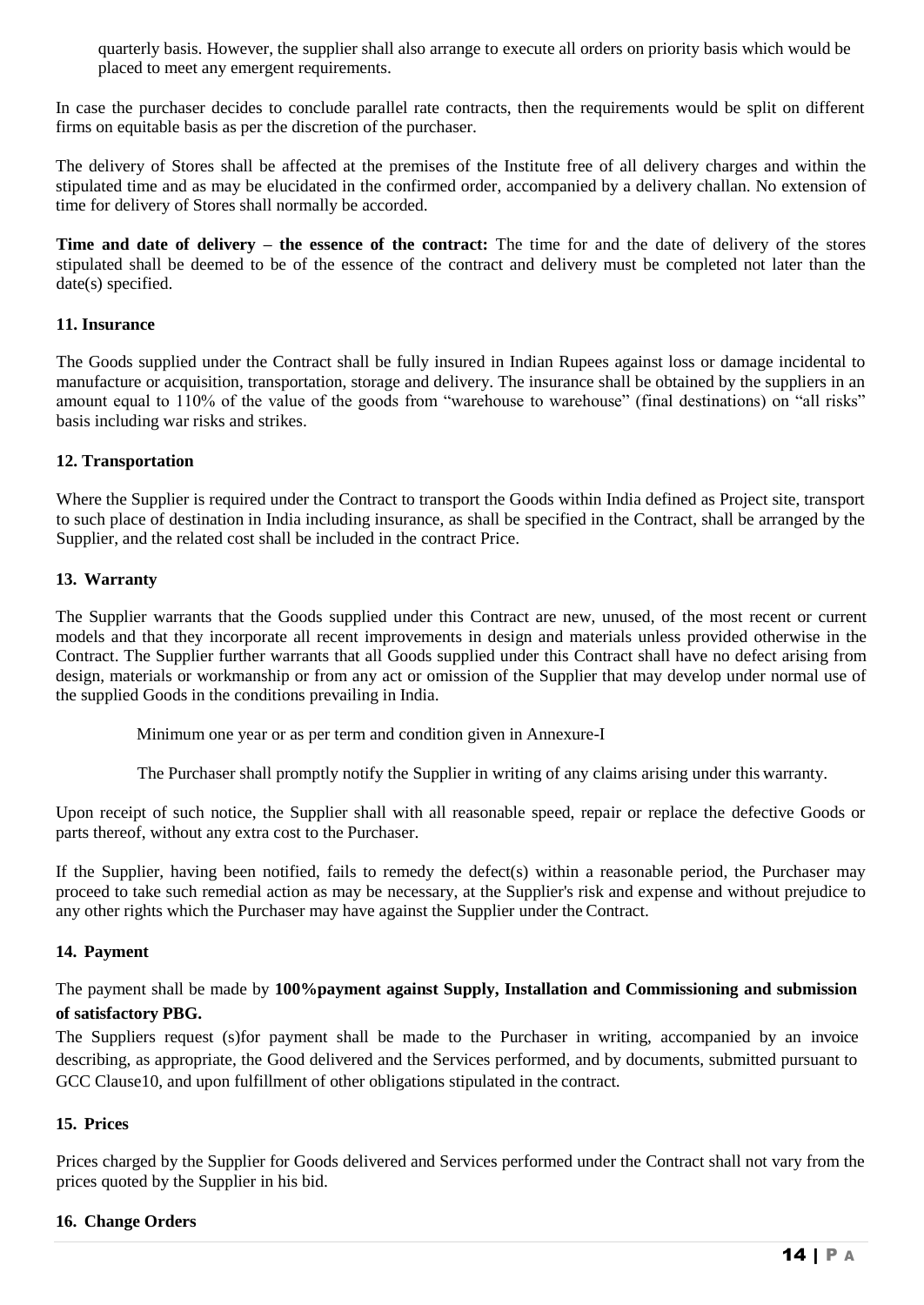The Purchaser may at any time, by written order given to the Supplier, make changes within the general scope of the Contract in any one or more of the following:

(a) Drawings, designs, or specifications, where Goods to be furnished under the Contract are to be specifically manufactured for the Purchaser;

- (b) The method of shipping or packing;
- (c) The place of delivery ;and/or
- (d) The services to be provided by the Supplier.

If any such change causes an increase or decrease in the cost of, or the time required or, the Supplier's performance of any provisions under the Contract, an equitable adjustment shall be made in the Contract Price or delivery schedule, or both, and the Contract shall accordingly be amended. Any claims by the Supplier for adjustment under this clause must be asserted within thirty (30) days from the date of the Supplier's receipt of the Purchaser's change order.

#### **17. Contract Amendments**

Subject to GCC Clause 16, no variation in or modification of the terms of the Contract shall be made except by written amendment signed by the parties.

#### **18. Assignment**

The Supplier shall not assign, in whole or in part, its obligations to perform under the Contract, except with the Purchaser's prior written consent.

#### **19. Subcontracts**

The Supplier shall notify the Purchaser in writing of all subcontracts awarded under this Contract if not already specified in the bid. Such notification, in his original bid or later, shall not relieve the Supplier from any liability or obligation under the Contract.

#### **20. Delays in the Supplier's Performance**

Delivery of the Goods and performance of the Services shall be made by the Supplier in accordance with the time schedule specified by the Purchaser as per GCC clause10.

If at any time during performance of the Contract, the Supplier or its sub-contractor(s) should encounter conditions impeding timely delivery of the Goods and performance of Services, the Supplier shall promptly notify the Purchaser in writing of the fact of the delay, its likely duration and its cause(s). As soon as practicable afterreceiptoftheSupplier"snotice,thePurchasershallevaluatethesituationandmay,atitsdiscretion,extend theSupplier"stimeforperformancewithorwithoutliquidateddamages,inwhichcasetheextensionshallbe ratified by the parties by amendment of the Contract.

Except as provided under GCC Clause 23, a delay by the Supplier in the performance of its delivery obligations shall render the Supplier liable to the imposition of penalty pursuant to GCC Clause 21, unless an extension of time is agreed upon pursuant to GCC Clause 20.2 without the application of liquidated damages.

#### **21. Penalty**

Subject to GCC Clause 23, if the Supplier fails to deliver any or all of the Goods or to perform the Services within the period(s) specified in the Contract, the Purchaser shall, without prejudice to its other remedies under the Contract, deduct from the Contract Price, as penalty, a sum equivalent to1% per week and the maximum deduction is 10% of the contract price of the delivered price of the delayed Goods or unperformed Services for each week or part thereof of delay until actual delivery or performance. Once the maximum is reached, the Purchaser may consider termination of the Contract pursuant to GCC Clause22.

#### **22. Termination for Default**

The Purchaser may, without prejudice to any other remedy for breach of contract, by written notice of default sent to the Supplier, terminate the Contract in whole or part:

(a) If the Supplier fails to deliver any or all of the Goods within the period(s) specified in the purchase order, or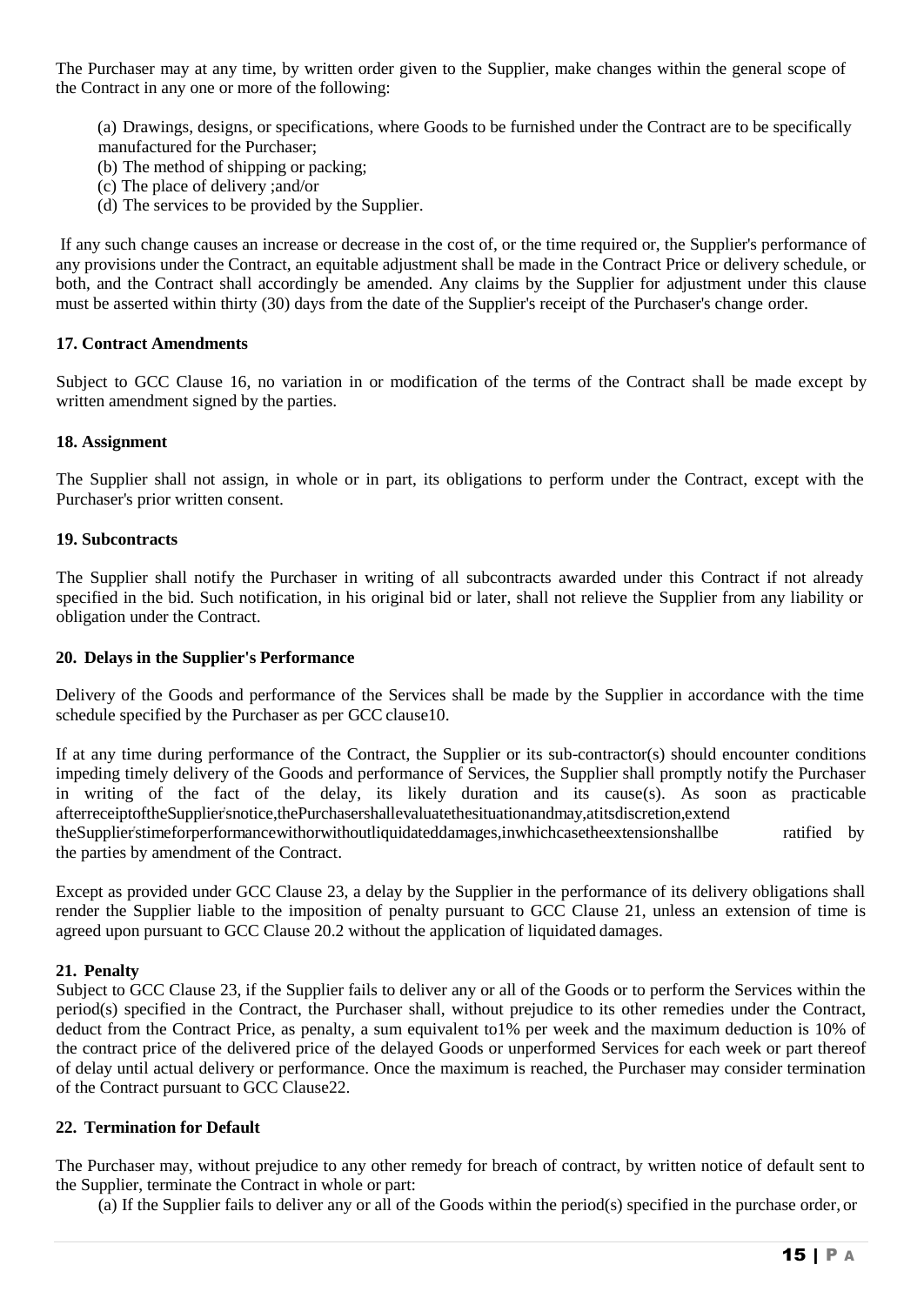with in any extension thereof granted by the Purchaser pursuant to GCC Clause 20; or

(b) If the Supplier fails to perform any other obligation(s) under the Contract: or

(c) If the Supplier, in the judgment of the Purchaser has engaged in corrupt or fraudulent practices in competing for or in executing the Contract.

...For the purpose of this Clause:

"Corrupt practice" means the offering, giving, receiving or soliciting of anything of value to influence the action of a public official in the procurement process or in contract execution.

"Fraudulent practice: a misrepresentation of facts in order to influence a procurement process or the execution of a contract to the detriment of the Borrower, and includes collusive practice among Bidders (prior to or after bid submission) designed to establish bid prices at artificial non-competitive levels and to deprive the Borrower of the benefits of free and open competition;"

In the event the Purchaser terminates the Contract in whole or in part, pursuant to GCC Clause 22.1, the Purchaser may procure, upon such terms and in such manner as it deems appropriate, Goods or Services similar to those undelivered, and the Supplier shall be liable to the Purchaser for any excess costs for such similar Goods or Services. However, the Supplier shall continue the performance of the Contract to the extent not terminated.

#### **23. Force Majeure**

Notwithstanding the provisions of GCC Clauses 20  $\&$  21, the Supplier shall not be liable for imposition of liquidated damages or termination for default, if and to the extent that, its delay in performance or other failure to perform its obligations under the Contract is the result of an event of Force Majeure.

For purposes of this Clause, "Force Majeure" means an event beyond the control of the Supplier and not involving the Supplier's fault or negligence and not foreseeable. Such events may include, but are not limited to, acts of the Purchaser either in its sovereign or contractual capacity, wars or revolutions, fires, floods, epidemics, quarantine restrictions and freight embargoes.

If a Force Majeure situation arises, the Supplier shall promptly notify the Purchaser in writing of such conditions and the cause thereof. Unless otherwise directed by the Purchaser in writing, the Supplier shall continue to perform its obligations under the Contract as far as is reasonably practical, and shall seek all reasonable alternative means for performance not prevented by the Force Majeure event.

#### **24. Termination for Insolvency**

The Purchaser may at any time terminate the Contract by giving written notice to the Supplier, if the Supplier becomes bankrupt or otherwise insolvent. In this event, termination will be without compensation to the Supplier, provided that such termination will not prejudice or affect any right of action or remedy, which has accrued or will accrue thereafter to the Purchaser.

#### **25. Termination for Convenience**

The Purchaser, by written notice sent to the Supplier, may terminate the Contract, in whole or in part, at any time for its convenience. The notice of termination shall specify that termination is for the Purchaser's convenience, the extent to which performance of the Supplier under the Contract is terminated, and the date upon which such termination becomes effective.

The Goods that are complete and ready for shipment within 30 days after the Supplier's receipt of notice of termination shall be accepted by the Purchaser at the Contract terms and prices.

## **26. Resolution of Disputes**

The Purchaser and the supplier shall make every effort to resolve amicably by direct informal negotiation any disagreement or dispute arising between them under or in connection with the Contract.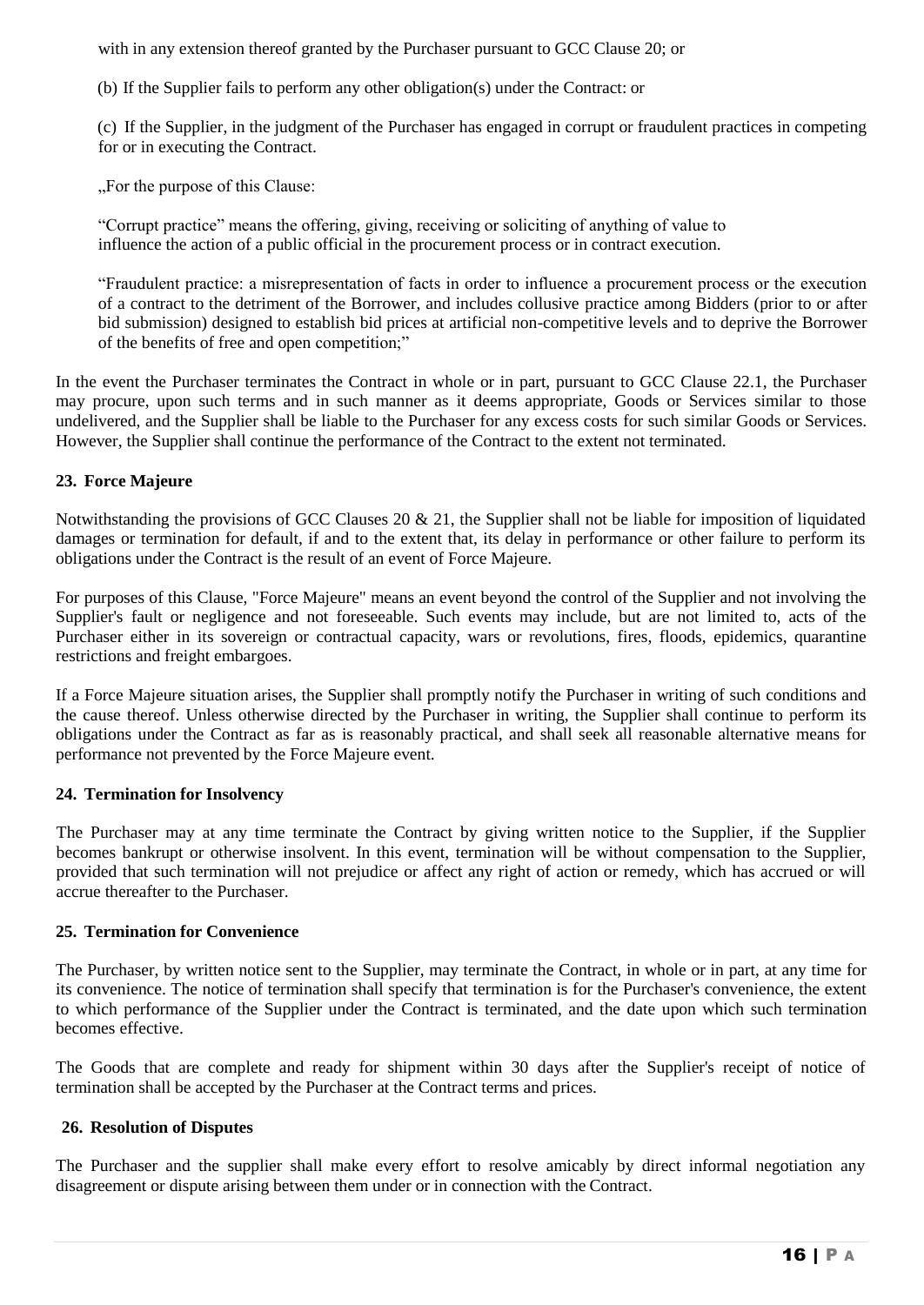If, after thirty (30) days from the commencement of such informal negotiations, the Purchaser and the Supplier have been unable to resolve amicably a Contract dispute, either party may require that the dispute be referred for resolution to the formal mechanisms as specified below. These mechanisms may include, but are not limited to, conciliation mediated by a third party, adjudication in an agreed national or international forum, and national or international arbitration.

In case of Dispute or difference arising between the Purchaser and a supplier relating to any matter arising out of or connected with this agreement, such disputes or difference shall be settled in accordance with the Arbitration and Conciliation Act, 1996.

## **27. Governing Language**

The contract shall be written in English language. Subject to GCC Clause 28, English language version of the Contract shall govern its interpretation. All correspondence and other documents pertaining to the Contract which are exchanged by the parties shall be written in the same language.

#### **28. Applicable Law**

The contract shall be governed by the Law of Contract for the time being in force.

Irrespective of the place of delivery, the place of performance or place of payment under the contract, the contract shall be deemed to have been made at the place from which the acceptance of tender has been issued.

Jurisdiction of Courts: The courts of the place from where the acceptance of tender has been issued shall alone have jurisdiction to decide any dispute arising out of or in respect of this contract.

One month notice will be given by either party for termination of Contract during the tenure of Contract for breach of Clause or otherwise.

#### **29. Taxes and Duties**

Suppliers shall be entirely responsible for all taxes, duties, license fees, octroi, road permits, etc., incurred until delivery of the contracted Goods to the Purchaser.

#### **30. Performance Security:**

(i) Successful bidder have to furnish **03%** of the order value as a performance security in the shape of Bank Guarantee/ Fixed Deposit Receipt in favour of the **Registrar, Indian Institute of Technology (BHU)** for a period of 60 days beyond the end of all warranty obligations or as the case maybe.

(ii)Earnest Money Deposit will be refunded to the successful bidder on receipt of Performance Security.

#### **31. The Institute Reserves The RightTo:**

- **i.** Increase or decrease the quantity of the item(s) as per requirement.
- **ii.** Reject the quotation in absence of not furnishing the documentary evidence in respect of GST and Income Tax clearance certificates together with the performance of supplies in various branches/institutions.
- **iii.** Reject the quotation in the event of non-furnishing the authentic documentary evidence in respect of Testing reports / Performance report of the concerned Govt. Organization / Institutions about the products being manufactured and marketed. The performance test of the product can be conducted at Institute level also for which charge will have to be borne by the suppliers.
- **iv.** Reject the supplies already made, if not found up to the mark. Thorough checking may be adopted to test the correctness of the supply. In such an event further action may call to conform or discard the supply.
- **v.** To reject any addition/alteration in respect of local dealerships intimated by the Principals after consideration of the case by the committee appointed by the Institute for the purpose.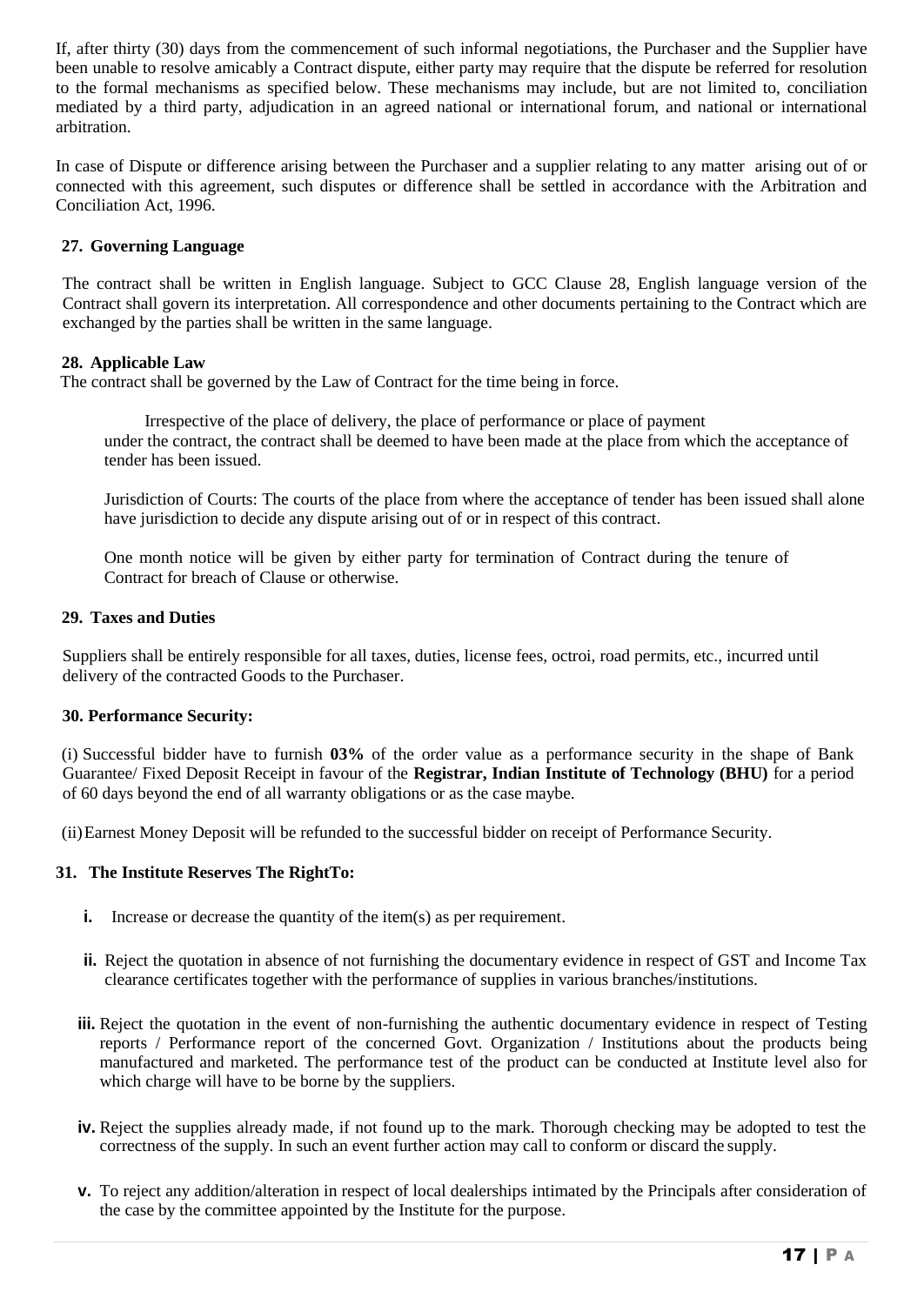- **vi.** ThePurchasermay,withoutprejudicetoanyotherremedyforbreachofcontract,bywrittennoticeofdefault sent to the Supplier, terminate the Contract in whole or part:
	- a. If the Supplier fails to deliver any or all of the Goods within the period(s) specified in the purchase order, or within any extension thereof granted by the Purchaser.
	- b. If the Supplier fails to perform any other obligation(s) under the Contract.
	- c. If the Supplier, in the judgment of the Purchaser has engaged in corrupt or fraudulent practices in competing for or in executing the Contract.
- **ii.**  $\Box$  For the purpose of this Clause:

"Corrupt practice" means the offering, giving, receiving or soliciting of anything of value to influence the action of a public official in the procurement process or in contract execution.

"Fraudulent practice: a misrepresentation of facts in order to influence a procurement process or the execution of a contract to the detriment of the Borrower, and includes collusive practice among Bidders (prior to or after bid submission) designed to establish bid prices at artificial non-competitive levels and to deprive the Borrower of the benefits of free and open competition;" To reject any or all the offers without assigning any reasons thereof.

All disputes are subject to *"Varanasi Jurisdiction"* only.

The decisions of the Institute in all respect shall be final and binding on all. Kindly note that we attach great significance to the list of the organizations of repute where a firm is on rate contract, therefore please enclose certified photocopies of the rate contract.

Please ensure that your offer is complete in all respect as no further clarifications shall be sought from you and reaches us within the last date mentioned above. **The Institute shall not be responsible for any postal delay / loss in transit etc.**

Please mention our reference number and due date on the sealed envelope, otherwise your quotation may not be entertained.

A checklist (list documents to be attached) with proper signature, seal and date should be enclosed with tender document for verification; otherwise the proposal will not be entertained.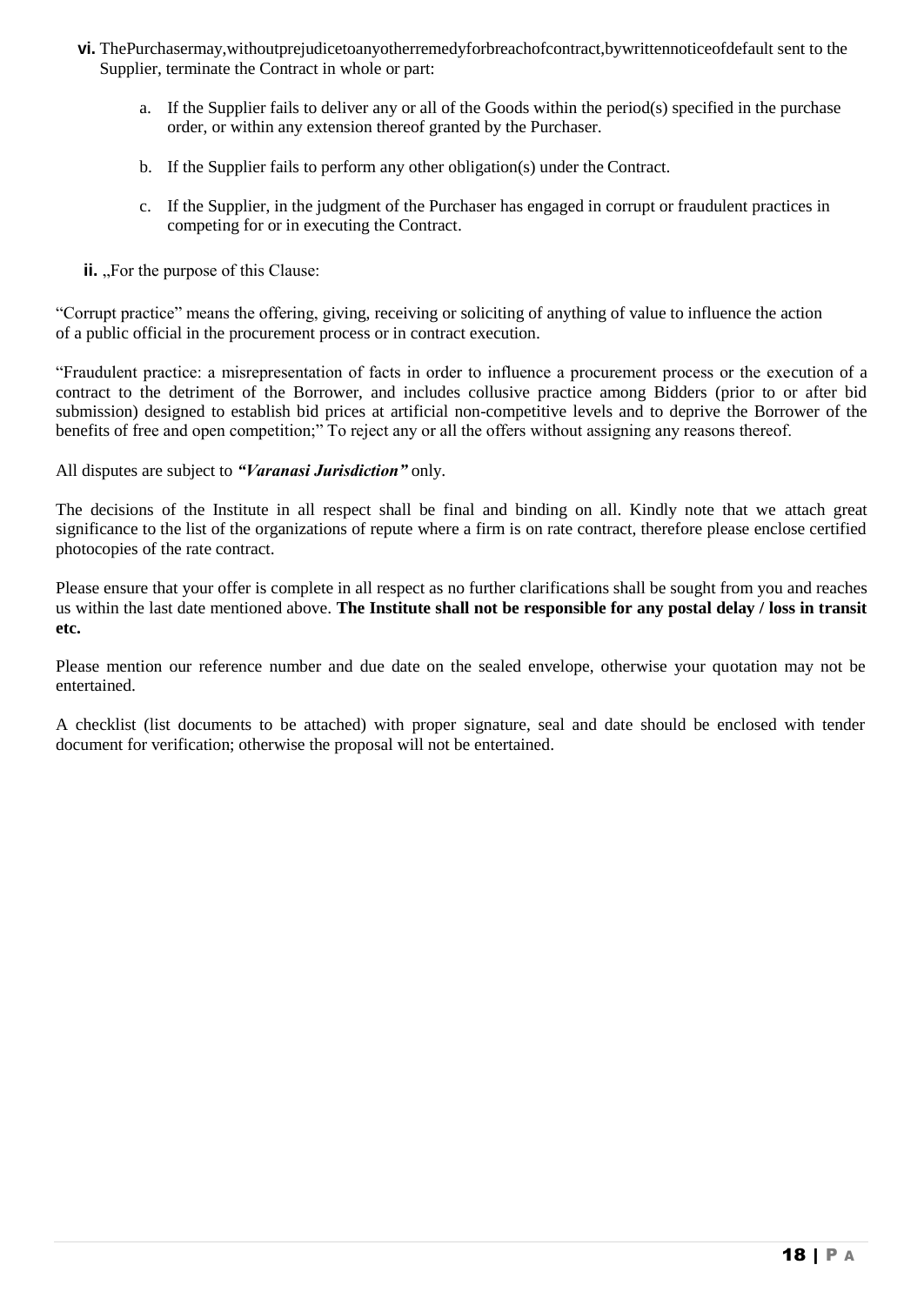#### **SECTION 4: SPECIAL CONDITIONS OF CONTRACT**

#### **1. The bidder must have executed same nature of works in the last 4 years in any IITs/NITs/Govt. Office/PSU/University/Autonomous Body with order value of at least Rs.10lakhseach.**

**I. User List**: Provide users for last 3 years with contact person name, address, phone, and email IDs.

- **II.** The Tender should be enclosed with proper certifications like **Authorization Certificate and Proprietary Certificate in case of Proprietary items.**
- **III.** Pr-installation site preparation/inspection requirements to be indicated and specified along with the bid.
- **IV.** Warranty period of not less than 2 years to be clearly mentioned and should begin from the date of installation.

#### **NOTE: THE BID OF THOSE BIDDERS WHO FAILS TO COMPLY THE ABOVE ESSENTIALCRITERIA WILL NOT BE CONSIDERED FOR TECHNICAL EVALUATION.**

#### **2. Documents Comprising the Bid**

The tender/Bid shall be submitted online in two parts, viz., Technical Bid and Commercial Bid.

#### **I. Technical Bid**

The following documents are to be scanned and uploaded as part of the Technical Bid as per the tender document:

- (a) Scanned copy of Tender Forms (Techno Commercial Un-Priced Bid), Declaration, Bidder's Information Form, and Tender Acceptance Letter;
- (b) Scanned copy of proof for submission of Tender Document Fee/ Earnest Money Deposited.;
- (c) Scanned copy of quoted product brochure
- (d) Scanned copy of
	- (i) Documentary evidence that the Goods and Related Services to be supplied by the Bidder are of eligible origin and
	- (ii) Conform to the Bidding Documents,
	- (iii)Any other document required as per the tender;
- (e) Scanned copy of Technical Compliance Sheet (Annexure 2)

#### **II. Commercial Bid**

The commercial bid comprises of:

- (i) Scanned copy of Tender Form (Price Bid)
- **(ii)** Price bid in the form of**BOQ.xls.**
- (iii) Scanned copy of signed price bid in pdf format.

The Price bid format is provided as BOQ.xls along with this Tender Document at [http://eprocure.gov.in/eprocure/app.B](http://eprocure.gov.in/eprocure/app)idders are advised to download this BOQ.xls and quote their offer/rates in the prescribed column. Bidders can quote Basic Price in INR or other CURRENCY available in given BOQ (for other than INR) but it is mandatory to quote taxes/levies in INR only, in the prescribed column and upload the same in the commercial bid.

In addition to the above requirements, bids submitted by a Joint Venture, shall include a copy of the Joint Venture Agreement entered into by all members. Alternatively, a letter of intent to execute a Joint Venture Agreement in the event of a successful bid shall be signed by all members and submitted with the bid, together with a copy of the proposed Agreement, thereto.

The Bidder shall furnish in the Tender Forms information on commissions and gratuities, if any, paid or to be paid to agents or any other party relating to this Bid.

> **sd/- Head Department of Mechanical Engineering IIT (BHU), Varanasi**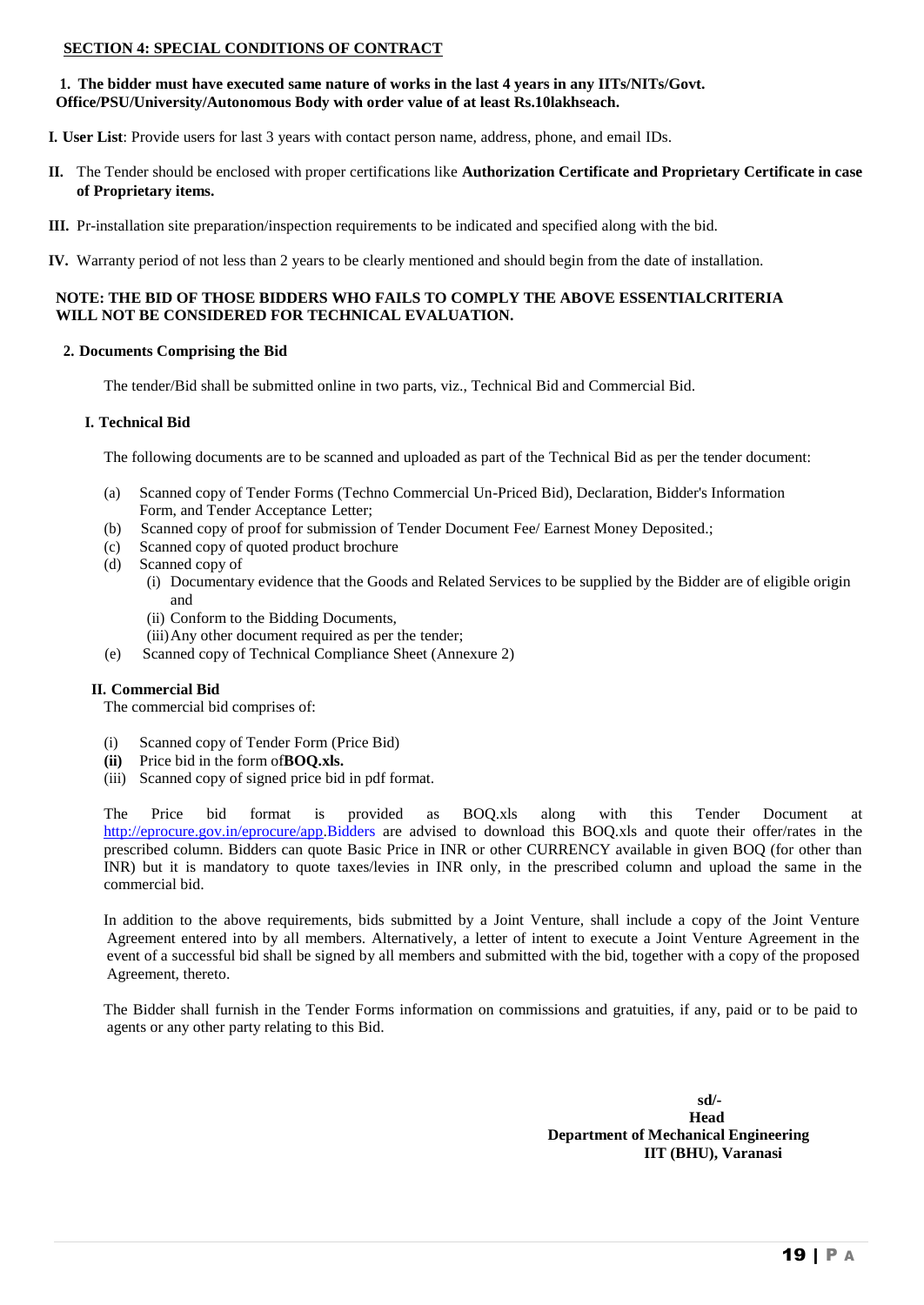## **SECTION 5 : CHECKLIST FOR BID/TENDER UPLOADING**

# **(The following check-list must be filled in and uploaded with the bid documents)**

| SI. | <b>Particulars Techno Commercial Un prized Bid (Cover 1)</b>                                                                                                                                                               |        |
|-----|----------------------------------------------------------------------------------------------------------------------------------------------------------------------------------------------------------------------------|--------|
| No. |                                                                                                                                                                                                                            | Yes/No |
| 1.  | Have you uploaded the techno commercial un prized bid form duly filled<br>in appropriately?                                                                                                                                |        |
|     | 2. Have you uploaded a copy of the last three financial years (starting from the year<br>$2017-18$ ) audited balance sheet and P & L Account of your firm.                                                                 |        |
|     | 3. Have you uploaded the details of the PAN, copy of GST registration certificate and<br>OEM authorization letter specifically for this bid?                                                                               |        |
|     | 4. Have you executed the same nature of work in last 3 years with order value as<br>mentioned in essential pre-bid criteria and uploaded the copies of relevant work<br>orders and satisfactory installation certificates. |        |
|     | 5. EMD and Tender Processing Fee: Have you submitted DD/transferred online EMD and<br>Tender Processing Fee asked for separately and uploaded their proof of submission?                                                   |        |
| 6.  | Have you uploaded the schedule of requirement indicating the make offered<br>without indicating the pricing components along with the techno commercial<br>un prized bid?                                                  |        |
|     | 7. Have you uploaded the bids both techno commercial un prized and priced<br>bid separately for each tender?                                                                                                               |        |
|     | 8. Have you enclosed the statement of deviations from financial terms and<br>conditions, if any?                                                                                                                           |        |
| 9.  | Have you submitted the Technical Compliance Sheet?                                                                                                                                                                         |        |
| 10. | Have you attached Manufacturer"s Authorization certificate for this Tender?                                                                                                                                                |        |
| 11. | Have you attached the Declaration on the letter pad of Bidder?                                                                                                                                                             |        |
| 12. | Have you attached the signed Tender acceptance letter?                                                                                                                                                                     |        |
|     | <b>Price Bid (Cover 2)</b>                                                                                                                                                                                                 |        |
| 1.  | Have you signed and uploaded the priced bid form?                                                                                                                                                                          |        |
| 2.  | Have you uploaded the schedule of requirements duly priced i.e. BOQ and its pdf<br>version?                                                                                                                                |        |
|     |                                                                                                                                                                                                                            |        |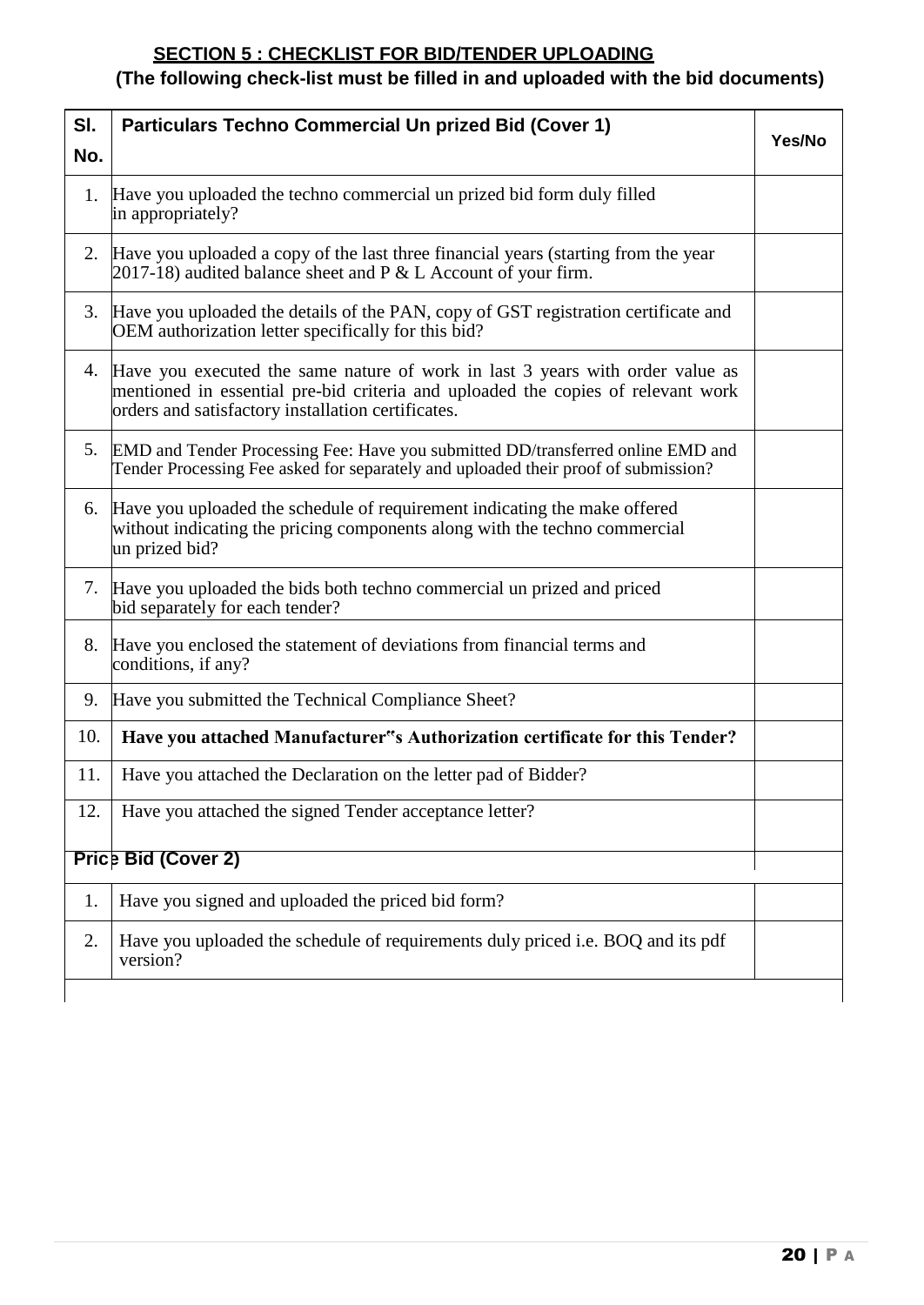## **SECTION 6**

## **DECLARATION**

*(To be uploaded on the letter head of the firm submitting the bid)*

- **1.** I, Son /Daughter of Shri Proprietor/ Partner/ CEO /MD/ Director/ Authorized Signatory of M/s. ------------------------------------------------------ am competent to sign this declaration and execute this tender document.
- **2.** I have carefully read and understood all the terms and conditions of the tender and hereby convey my acceptance of the same.
- **3.** The information/ documents furnished along with the above application are true and authentic to the best of my knowledge and belief.
- **4.** I/ we/ am are well aware of the fact that furnishing of any false information/ fabricated document would lead to rejection of my tender at any stage besides liabilities towards prosecution under appropriate law.
- **5.** Each page of the tender document and papers submitted by my Company is authenticated, and I take full responsibility for the entire documents uploaded.
- **6.** This is certified that our organization has been authorized (Copy uploaded) by the OEM to participate in Tender. We further certify that our organization meets all the conditions of essential eligibility criteria and technical specifications laid down in this tender document. Moreover, OEM has agreed to support on regular basis with technology / product updates and extend support for the warranty.
- **7.** The prices quoted in the price bids are subsidized due to academic discount given to IIT (BHU), Varanasi.
- **8.** We, further specifically certify that our organization has not been Black Listed/De Listed or put to any Holiday by any Institutional Agency/Govt. Department/Public Sector Undertaking in the last three years.

Signature of the Authorized Person

| Date:--<br>--------------------- |
|----------------------------------|
|----------------------------------|

| $\overline{\phantom{0}}$<br>Date<br>------------------------------- | чш.<br>.__________________________<br>.<br> |
|---------------------------------------------------------------------|---------------------------------------------|
|---------------------------------------------------------------------|---------------------------------------------|

Place: ---------------------------- Company Address withSeal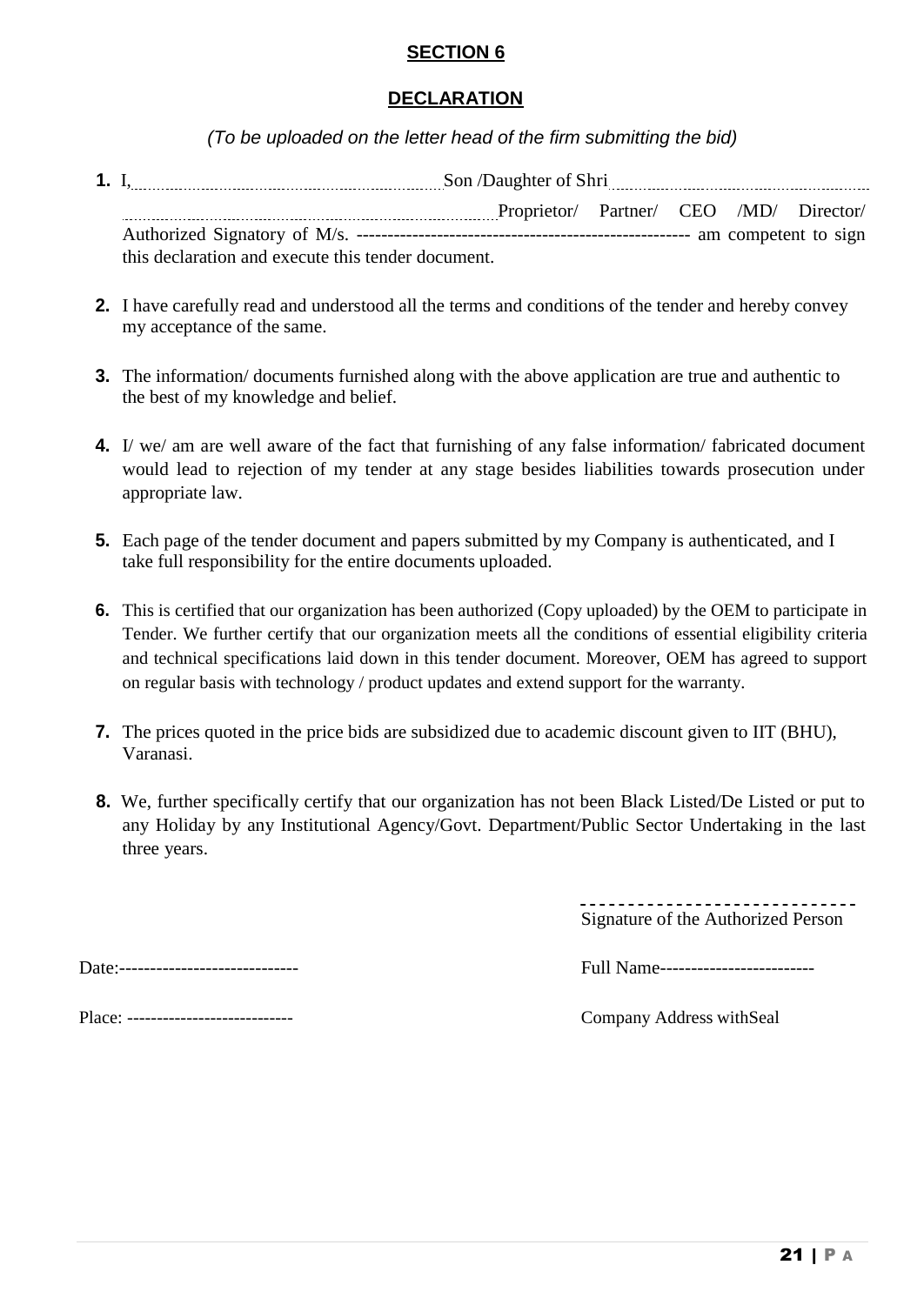## **SECTION 7**

## **TENDER FORM**

## **(Techno commercial un-priced Bid)**

*(On the letter head of the firm submitting the bid)*

**Tender No. …………………………….**

To

Head Department of Mechanical Engineering Indian Institute of Technology (Banaras Hindu University) Varanasi – 221005, U.P., INDIA

Dear Sir,

- 1. I/We have examined and have no reservations to the Bidding Documents, including Addenda issued in accordance with Instructions to Bidders;
- 2. I/We meet the eligibility requirements and have no conflict of interest;
- 3. I/We have not been suspended nor declared ineligible in India;
- 4. I/We offer to supply in conformity with the Bidding Documents and in accordance with the Delivery Schedules specified in the Schedule of Requirements the following Goods: *[insert a brief description of the Goods and Related Services]*;
- 5. I/We offer to supply the items as listed in the schedule to this tender hereto/portion thereof as you may specify in the acceptance of Tender at the price given in the said Schedule and agree to hold this offer open for a period of 90 days from the date of opening of the tender.
- 6. I/we shall be bound by a communication of acceptance issued by you.
- 7. I/We have understood the Instruction to bidders and Conditions of Contract in the form as enclosed with the invitation to the tender and have thoroughly examined the specifications quoted in the Schedule hereto and am/are fully aware of the nature of the goods required and my/our offer is to supply the goods strictly in accordance with the specifications and requirements.

8. **A proof of payment of Rs……………….(Rupees…............................................................... only**) as Earnest Money in the aforementioned account of Registrar, IIT (BHU) has been uploaded.

- 9. The following have been uploaded to form part of this tender.
- (a) Schedule of requirements, quoting the make only duly signed and stamped. (without indicating price)
- (b) Scanned copy of PAN Card
- (c) Copy of last three financial audited balance sheet and P&L account.
- (d) Copy of Valid GST registration certificate.
- (e) Copy of same relevant major purchase within last 3 years with order type and value as mentioned in essential pre-bid criteria.
- (f) Copy of authorization letter from OEM in Case of authorized dealer only.
- (g) Statement of deviations from financial terms & conditions, if any.
- (h) Any other enclosure. (Please give details)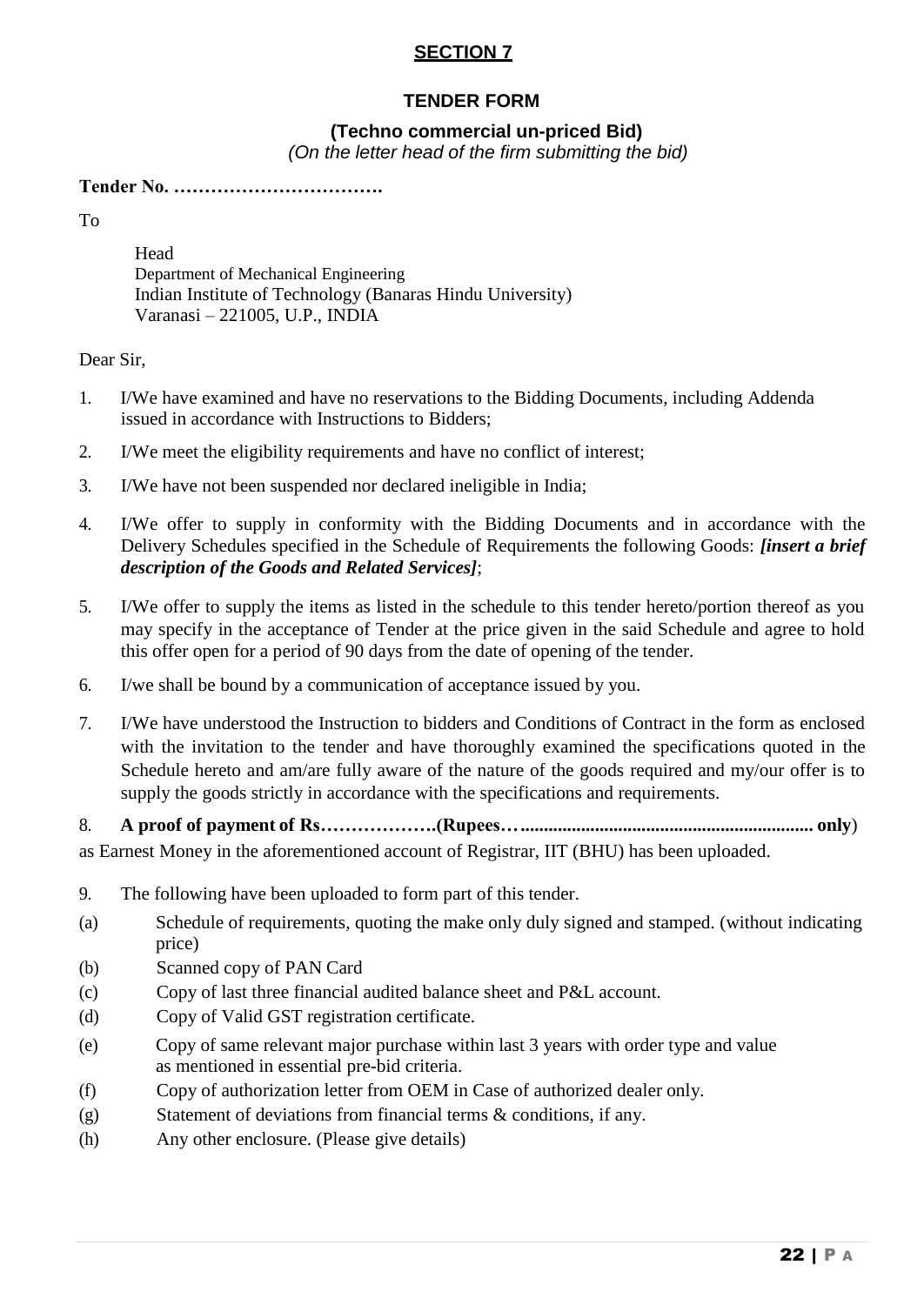10. We undertake to execute all orders which have been placed to meet emergent requirements on priority basis.

- 11. Certified that the bidder is:
	- (a) A sole proprietorship firm and the person signing the bid document is the sole proprietor/constituted attorney of the sole proprietor,

**Or**

(b) A partnership firm, and the person signing the bid document is a partner of the firm and he has authority to refer to arbitration disputes concerning the business of the partnership by virtue of the partnership agreement/by virtue of general power of attorney.

**Or**

(c) A company and the person signing the document is the constituted attorney.

## *(NOTE: Delete whatever is not applicable. All corrections/deletions should invariable be duly attested by the person authorized to sign the bid document).*

12. We do hereby undertake that, until a formal notification of award, this bid, together with your written acceptance thereof shall constitute a binding contract between us.

13. If our bid is accepted, we commit to obtain a performance security in accordance with the Bidding Documents;

14. We are not participating, as a Bidder or as a subcontractor, in more than one bid in this bidding process, other than alternative bids submitted;

15. We hereby certify that we have taken steps to ensure that no person acting for us or on our behalf will engage in any type of fraud and corruption

Name of the Bidder\* **…………………………………………**

Name of the person duly authorized to sign the Bid on behalf of the Bidder\*\* **………………..**

Title of the person signing the Bid **……………………………….**

Signature of the person named above **………………………………..**

Date signed **…………….** day of **…………………….**

\* In the case of the Bid submitted by joint venture specify the name of the Joint Venture as Bidder

\*\* Person signing the Bid shall have the power of attorney given by the Bidder to be attached with the Bid Schedules. Yours faithfully,

(Signature of bidder)

Dated this day of

**Address: …………………………………………**

Telephone No.:

FAX and the state of the state of the state of the state of the state of the state of the state of the state of the state of the state of the state of the state of the state of the state of the state of the state of the st

E-mail

Company seal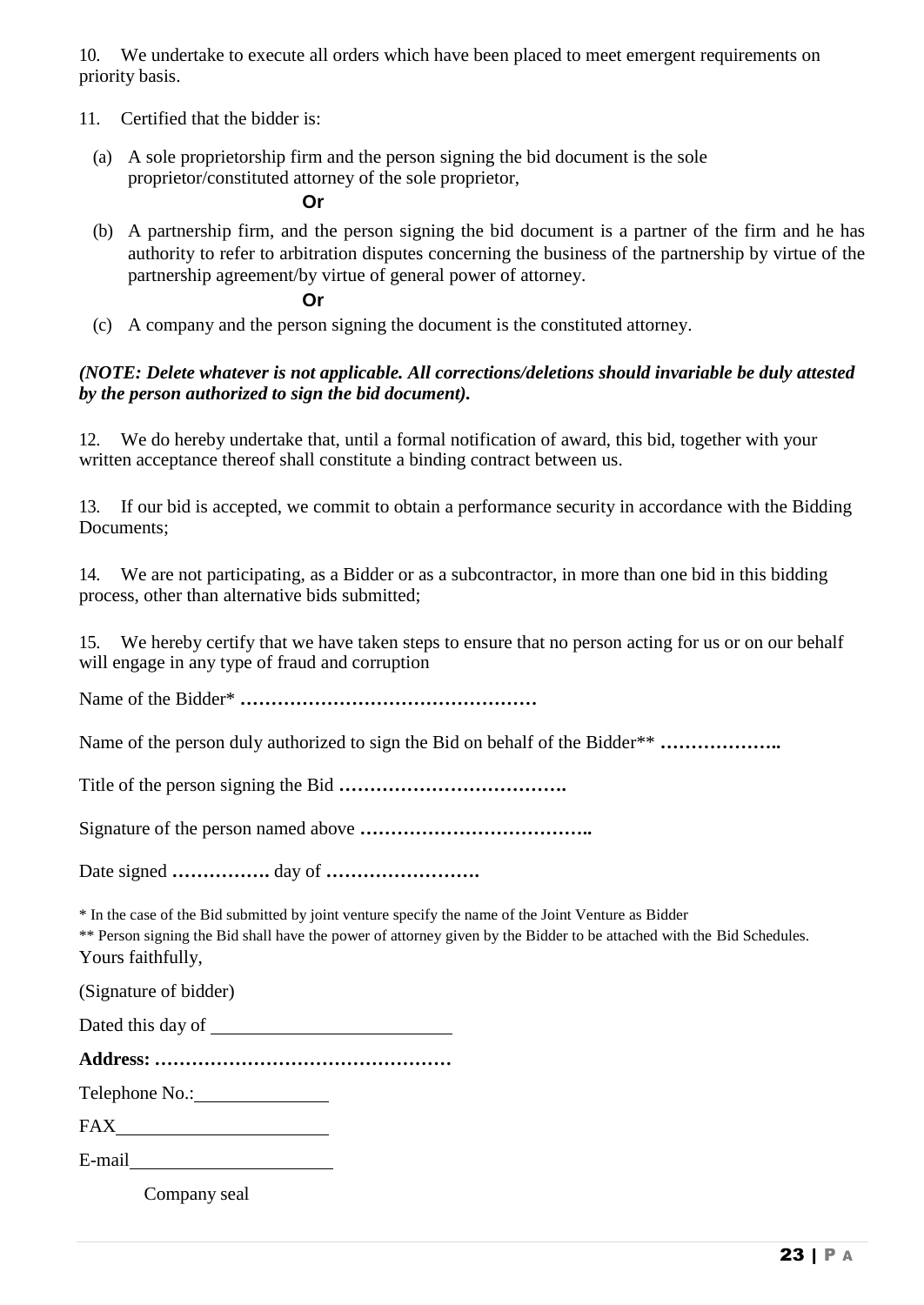## **TENDER FORM**

## **(Priced Bid)**

*(On the letter head of the firm submitting the bid document)*

To,

Head Department of Mechanical Engineering Indian Institute of Technology (Banaras Hindu University) Varanasi – 221005, U.P.

**Ref: Tender No………………………………………Dated: ………………….……..……….**

Sir,

Having examined the bidding documents and having submitted the techno commercial un prized bid for the same, we, the undersigned, hereby submit the priced bid for supply of goods and services as per the schedule of requirements and in conformity with the said bidding documents.

- 1. We hereby offer to supply the Goods/Services at the prices and rates mentioned in the enclosed schedule of requirement.
- 2. We do hereby undertake that, in the event of acceptance of our bid, the supply of Goods/Services shall be made as stipulated in the schedule of requirement and that we shall perform all the incidental services.
- 3. The prices quoted are inclusive of all charges net F.O.R IIT (BHU) Varanasi. We enclose herewith the complete Price Bid as required by you. This includes:
	- a. Price Schedule (Bill of Quantity-BOQ) in .pdf format and .xls format
	- b. Statement of deviations from financial terms and conditions, if any.
- 4. We agree to abide by our offer for a period of 90 days from the date fixed for opening of the bid documents and that we shall remain bound by a communication of acceptance within that time.
- 5. We have carefully read and understood the terms and conditions of the bid document and we do hereby undertake to supply as per these terms and conditions. The Financial Deviations are only those mentioned in the statement of deviations from financial terms and conditions.
- **6.** We have paid, or will pay the following commissions, gratuities, or fees with respect to the bidding process or execution of the Contract: **[insert complete name of each Recipient, its full address, the reason for which each commission or gratuity was paid and the amount and currency of each such commission or gratuity]**

| Name of Recipient | Address | Reason | Amount |
|-------------------|---------|--------|--------|
|                   |         |        |        |

**(If none has been paid or is to be paid, indicate "none.")**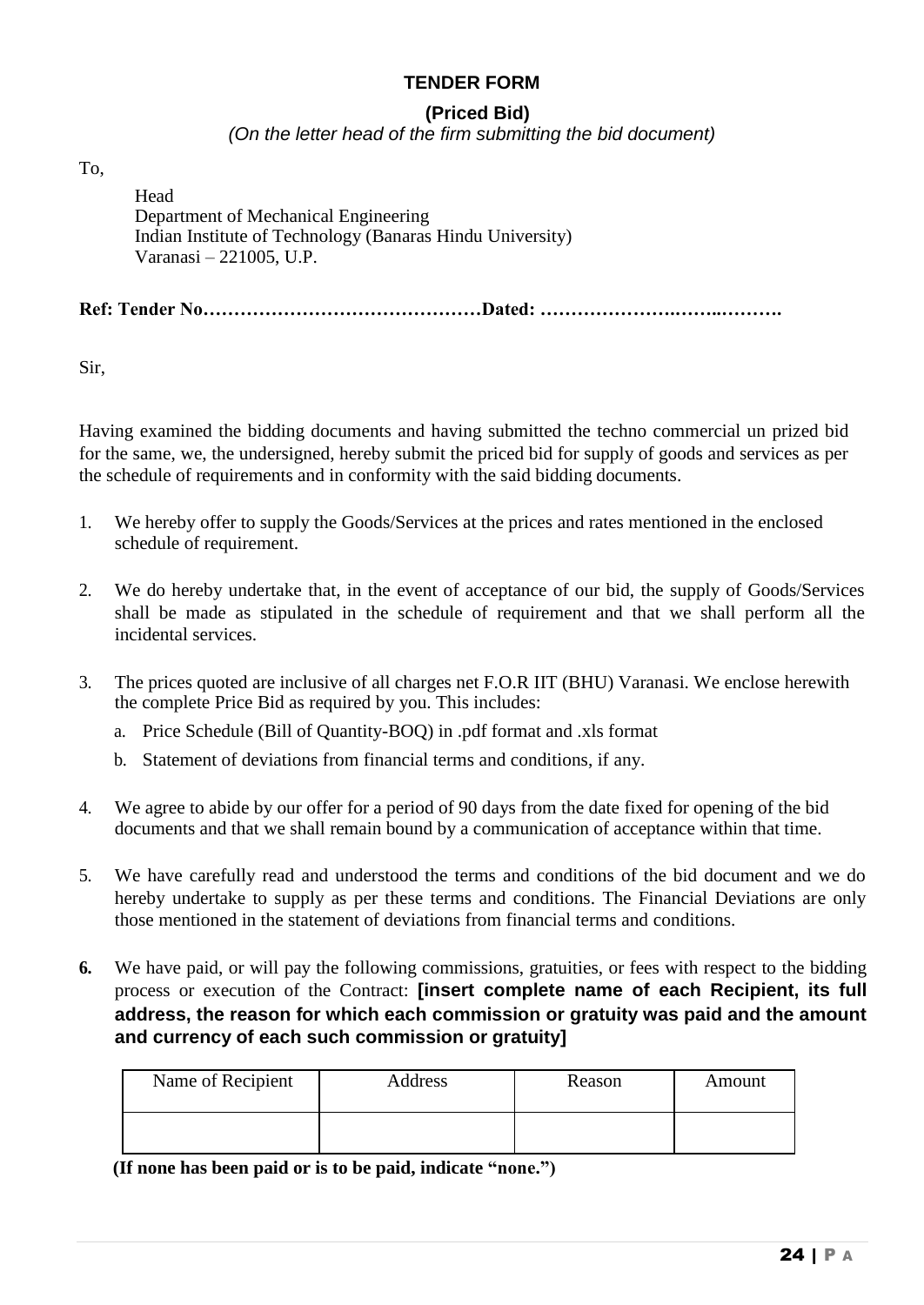7. We understand that this bid, together with your written acceptance thereof included in your notification of award, shall constitute a binding contract between us, until a formal contract is prepared and executed; and

8. We understand that you are not bound to accept the lowest evaluated bid or any other bid that you may receive.

Certified that the bidder is:

A sole proprietorship firm and the person signing the bid document is the sole proprietor/ constituted attorney of sole proprietor,

#### **Or**

A partnership firm, and the person signing the bid document is a partner of the firm and he has authority to refer to arbitration disputes concerning the business of the partnership by virtue of the partnership agreement/by virtue of general power of attorney,

## **Or**

A company and the person signing the bid document is the constituted attorney.

## *(NOTE: Delete whatever is not applicable. All corrections/deletions should invariably be duly attested by the person authorized to sign the bid document.)*

We do hereby undertake that, until a formal notification of award, this bid, together with your written acceptance thereof, shall constitute a binding contract between us.

| Dated this day of     |  |
|-----------------------|--|
| Signature of Bidder   |  |
| Details of enclosures |  |
| <b>Full Address:</b>  |  |
|                       |  |

| Telephone No. |  |
|---------------|--|
| Mobile No.:   |  |
| Fax No.:      |  |
| E-mail:       |  |

Company Seal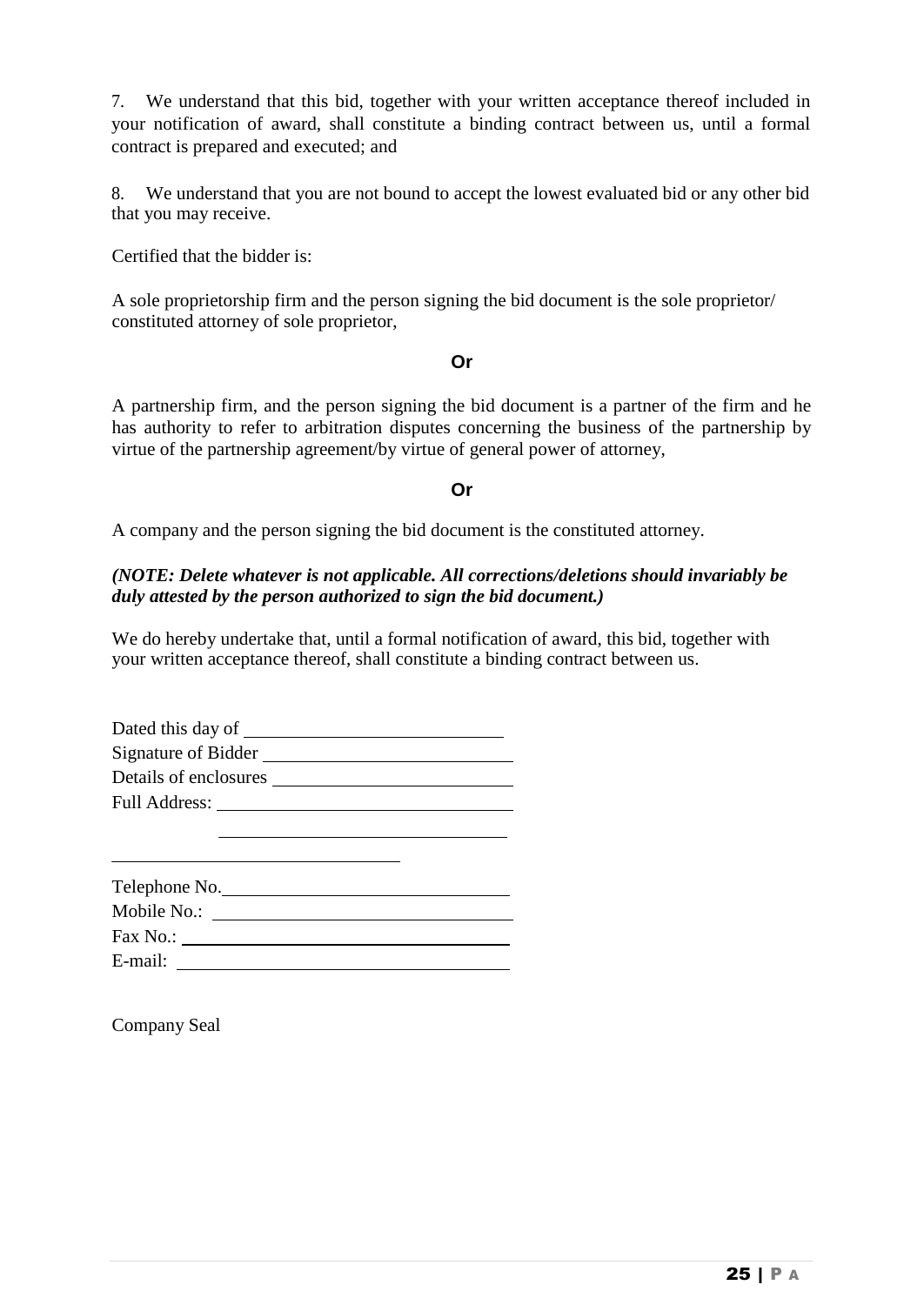**Annexure-A**

## **TENDER ACCEPTANCE LETTER**

(To be given on Company Letter Head)

**Date:**

To

Head Department of Mechanical Engineering Indian Institute of Technology (Banaras Hindu University) Varanasi – 221005, U.P

## **Sub: Acceptance of Terms & Conditions of Tender.**

## **Tender Reference No.**

**Name of Tender/ Work:-**

Dear Sir,

**1.** I/We have downloade**d/ obtained the tender document(s) for the abovementioned "Tender/Work" from** the web site(s) namely:

as per your advertisement, given in the above mentioned website(s).

**2.** I/We hereby certify that I/We have read the entire terms and conditions of the tender documents from Page No. to the control of the control of the control of the documents like section(s), schedules(s) etc.), which form part of the contract agreement and I/we shall abide hereby by the terms/conditions/ clauses contained therein.

**3.** The corrigendum(s) issued from time to time by your department/ organizations too have also been taken into consideration, while submitting this acceptance letter.

**4.** I/We hereby unconditionally accept the tender conditions of above mentioned tender document(s)/ corrigendum(s) in its totality/entirety.

**5.** In case any provisions of this tender are found violated, then your department/organization shall without prejudice to any other right or remedy be at liberty to reject this tender/bid including the forfeiture of the full said earnest money deposit absolutely.

## **Yours faithfully,**

**(Signature of the Bidder, with Official Seal)**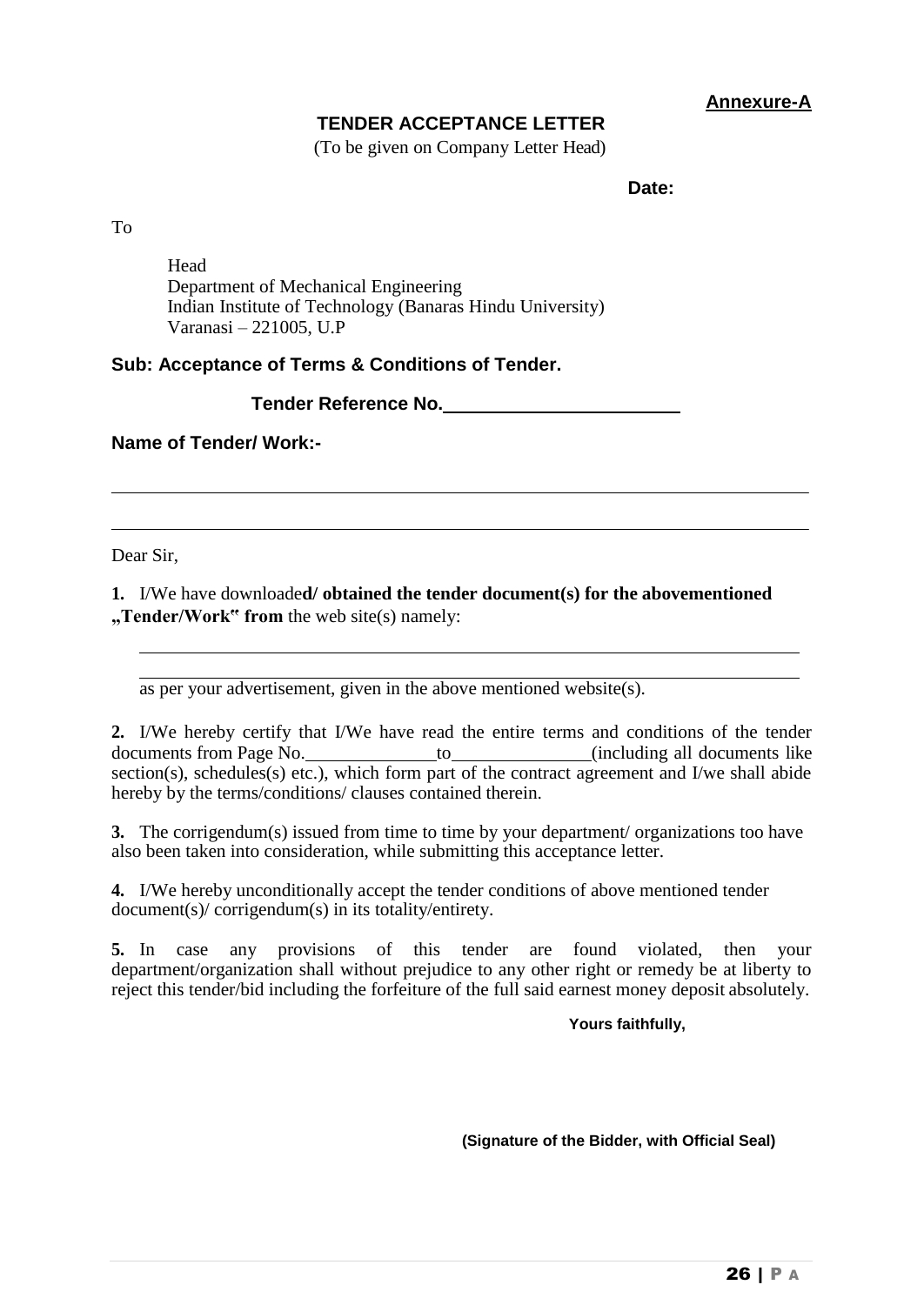## **FORMAT FOR PERFORMANCE BANK GUARANTEE (PBG)**

(To be typed on Non-judicial stamp paper of the value of Indian Rupees of One Hundred)

(TO BE ESTABLISHED THROUGH ANY OF THE NATIONALISED COMMERCIAL BANKS (WHETHER SITUATED AT VARANASI OR OUTSTATION) WITH A CLAUSE TO ENFORCE THE SAME ON THEIR LOCAL BRANCH AT VARANASI)

To, The Registrar, Indian Institute of Technology (BHU), Varanasi-221005

## **LETTER OF GUARANTEE**

WHEREAS Indian Institute of Technology (BHU), Varanasi (Buyer) has invited tender vide Tender No............................... dated............................ forpurchaseof ................................................................................................................................................................. AN D WHEREAS the said tender document requires that eligible successful bidder (seller) ...................................................................... Wishing to supply the equipment/machinery etc. in response thereto shall establish an irrevocable Performance Bank Guarantee in favors of " The Registrar, Indian Institute of Technology (BHU), Varanasi" in the form of Bank Guarantee for Rs. .................................../-(**03%ofthecontractvalue**)andthePerformanceBankGuaranteeshallremain valid for a period of 60 (sixty) days beyond the date of completion of all contractual obligations of the seller, including warranty obligations from the date of issue of Performance Bank Guarantee and the eligible successful bidder (the seller) shall submit the same within 14 (Fourteen) days from the date of Award of Contract. NOW THIS BANK HEREBY GUARANTEES that in the event of the said bidder (seller) fails to abide by any of the conditions referred to in tender document / Award of Contract / performance of the equipment / machinery, etc. this Bank shall pay to Indian Institute of Technology (BHU), Varanasi on demand and without protest or demur Rs........................(Rupees. ................... ). This Bank further agrees that the decision of Indian Institute of Technology (BHU), Varanasi (Buyer) as to whether the said bidder (Seller) has committed a breach of any of the conditions referred in tender document / Award of Contract shall be final and binding. We,...................................................(name of the Bank & branch) hereby further agree that the Guarantee herein contained shall not be affected by any change in the constitution of the bidder (Seller) and/ or Indian Institute of Technology (BHU), Varanasi (Buyer). **Notwithstanding anything contained herein:**  1. Our liability under this Bank Guarantee shall not exceed Rs......................................................... (Indian Rupees.......................................only). 2. This Bank Guarantee shall be valid up to ......................... (date) and 3. We are liable to pay the guaranteed amount or any part thereof under this bank guarantee only and only if IIT (BHU), Varanasi serve upon us a written claim or demand on or before .............................(date). This Bank further agrees that the claims if any, against this Bank Guarantee shall be enforceable at our branch office at ........................................situated at ..................................(Address of local branch). Yours truly, Signature and seal of the guarantor: Name of Bank: Address :

Date: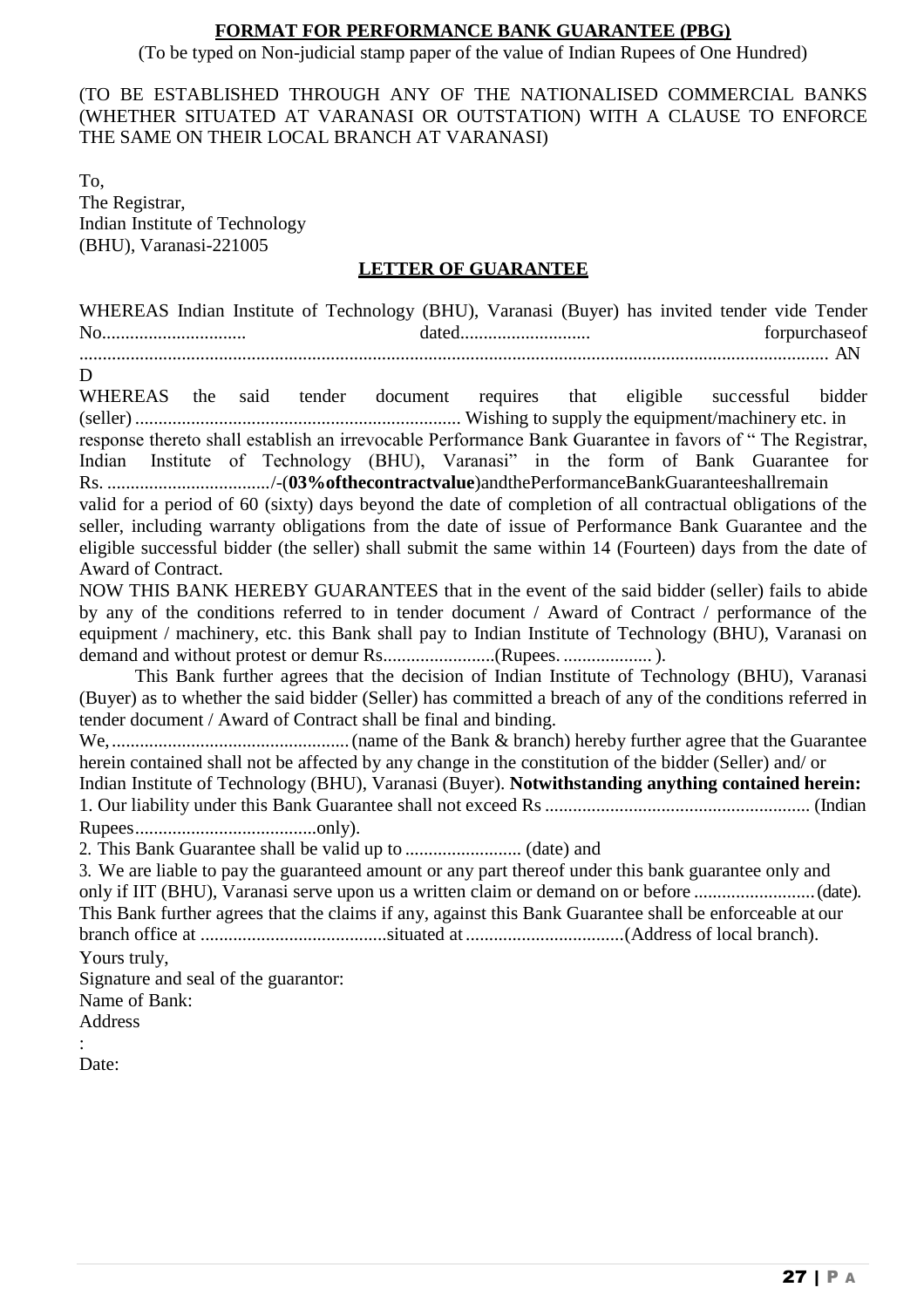

a.<br>Ka



**DEPARTMENT: MECHANICAL ENGINEERING**

## **ANNEXURE1**

|                  | 100 Ton capacity Foreword Hot/cold Extrusion Machine |                                                                                                                                                                                                                                                                                                                                                                                                                                                                                                                                                                      |  |  |  |  |
|------------------|------------------------------------------------------|----------------------------------------------------------------------------------------------------------------------------------------------------------------------------------------------------------------------------------------------------------------------------------------------------------------------------------------------------------------------------------------------------------------------------------------------------------------------------------------------------------------------------------------------------------------------|--|--|--|--|
| 1.               | <b>Press Construction</b>                            | The shell is both Heavy-wall construction structure of stainless steel with water cooling arrangement<br>& outer surface temperatures to be maintained at $60^{\circ}$ C.                                                                                                                                                                                                                                                                                                                                                                                            |  |  |  |  |
| $\overline{2}$ . | Press Structure & Power Pack                         | Double acting hydraulic cylinder with adequate hydraulic power-pack composed of a servo motor, a pump, a<br>tank and a central manifold with integrated valves $\&$ with detachable dies -<br>: 150 liters<br><b>Tank Capacity</b><br>Pump type : Gear type Maximum Pressure : 350 bar<br>Flow ratios of pump: 5lpm<br>Directional control: double solenoid Valve 230 V working<br>: Double pilot check to hold pressure in the cylinder<br>Check valve<br>: High pressure low relief valve assembly<br>Manifold Block<br>: For over load cut off<br>Pressure switch |  |  |  |  |
| 3.               | Shell Size                                           | 850mmX850mmX1250mm                                                                                                                                                                                                                                                                                                                                                                                                                                                                                                                                                   |  |  |  |  |
| 4.               | Normal Force                                         | 100 Ton max                                                                                                                                                                                                                                                                                                                                                                                                                                                                                                                                                          |  |  |  |  |
| 5.               | <b>Cylinder Force</b>                                | $100$ Ton                                                                                                                                                                                                                                                                                                                                                                                                                                                                                                                                                            |  |  |  |  |
| 6.               | Power                                                | 440V                                                                                                                                                                                                                                                                                                                                                                                                                                                                                                                                                                 |  |  |  |  |
| 7.               | Extrusion die material                               | Hot die tool steel preferably H-13                                                                                                                                                                                                                                                                                                                                                                                                                                                                                                                                   |  |  |  |  |
| 8.               | <b>Maximum Temperature</b>                           | $1100^{\circ}$ C                                                                                                                                                                                                                                                                                                                                                                                                                                                                                                                                                     |  |  |  |  |
| 9.               | Operating temperature                                | $1000^{\circ}$ C                                                                                                                                                                                                                                                                                                                                                                                                                                                                                                                                                     |  |  |  |  |
| 10.              | Temperature sensor                                   | K type                                                                                                                                                                                                                                                                                                                                                                                                                                                                                                                                                               |  |  |  |  |
| 11.              | Rapid Heating/Cooling mode                           | $30^{\circ}$ C/ minute                                                                                                                                                                                                                                                                                                                                                                                                                                                                                                                                               |  |  |  |  |
| 12.              | Accuracy                                             | $\pm 1^{\circ}$ C                                                                                                                                                                                                                                                                                                                                                                                                                                                                                                                                                    |  |  |  |  |
| 13.              | Display and Control unit                             | Touch Panel with PLC Operated system                                                                                                                                                                                                                                                                                                                                                                                                                                                                                                                                 |  |  |  |  |
| 14.              | <b>HMI</b> Display<br>Make: Good quality             | $:7"$ TFT LCD<br>Display type<br>Display resolution (HxV): 320×240 No. of colors<br>:65k<br>Backlight: LED<br>resolution 1024 $\times$ 1024, life: more than 0.5 million touch operations Dimensions in mm (H $\times$ W $\times$ D): 100 $\times$<br>$120 \times 50$ or more<br>Serial (COM1): RS-232C/422A/485<br>USB Host: USB 2.0 full speed, type A, Output power 5V, 150mA<br>Printer connection : Pict Bridge support Ethernet : 10/100 base-T                                                                                                                |  |  |  |  |
| 15.              | Temperature Controller (HMI-<br>Display)             | Temperature Indicator, Pressure Indicator. Digital Microprocessor PID Controller cum Programmer with 16<br>Segments with Setting temperature and Ramp and Holding, Accuracy : ±1°C(Temperature), Setting pressure<br>with ramp and holding and Accuracy :1kg (Load)                                                                                                                                                                                                                                                                                                  |  |  |  |  |
| 16.              | Speed and time Control                               | Through Touch screen control with: Digital display and programmable for speed and time, Programmable -<br>Up/Down time and Holding time, selectable, Programmable 99 number of CYCLES                                                                                                                                                                                                                                                                                                                                                                                |  |  |  |  |
| 17.              | Operation                                            | Fully Automatic PLC with HMI Display                                                                                                                                                                                                                                                                                                                                                                                                                                                                                                                                 |  |  |  |  |
| 18.              | Other attachment (One Set each)                      | Container, Liner, Container Holder, Ram, Heating Devices Attachments on container, Furnace for Heating<br>Billet, Die& Tooling (3 Set for die) attachments, Cross Head, Platen, Tie rods for guiding rams, shear<br>housing and all necessary attachment                                                                                                                                                                                                                                                                                                             |  |  |  |  |
| 19.<br>20.       |                                                      | Hydraulic cables/hose pipe/connectors/fasteners/Valves Note:<br><b>1.</b> Extrusion machine is capable of Extruding 1 inch (25.4 mm) diameter Billet of Length 150 mm.<br>2. Manufacturing Vendors should belong to Reputed/Branded Authority.<br>Manufacturer of the item or those having propriety right over it, please mention it in the quotation $\&$<br>provide a certificate (propriety item certificate).<br>Terms & Conditions:                                                                                                                            |  |  |  |  |
|                  |                                                      | The above quantity is approximate.<br>ı.<br>2.<br>Time Period: 60 days from the day of order.<br>Warranty: 3 years at our site for any equipment or manufacturing Defects.<br>3.<br>4.<br>Order will be placed to vendor having minimum overall cost.<br>5.<br>Penalty @ 1% per week and a maximum of 10% will be deducted in case of delay in supply.                                                                                                                                                                                                               |  |  |  |  |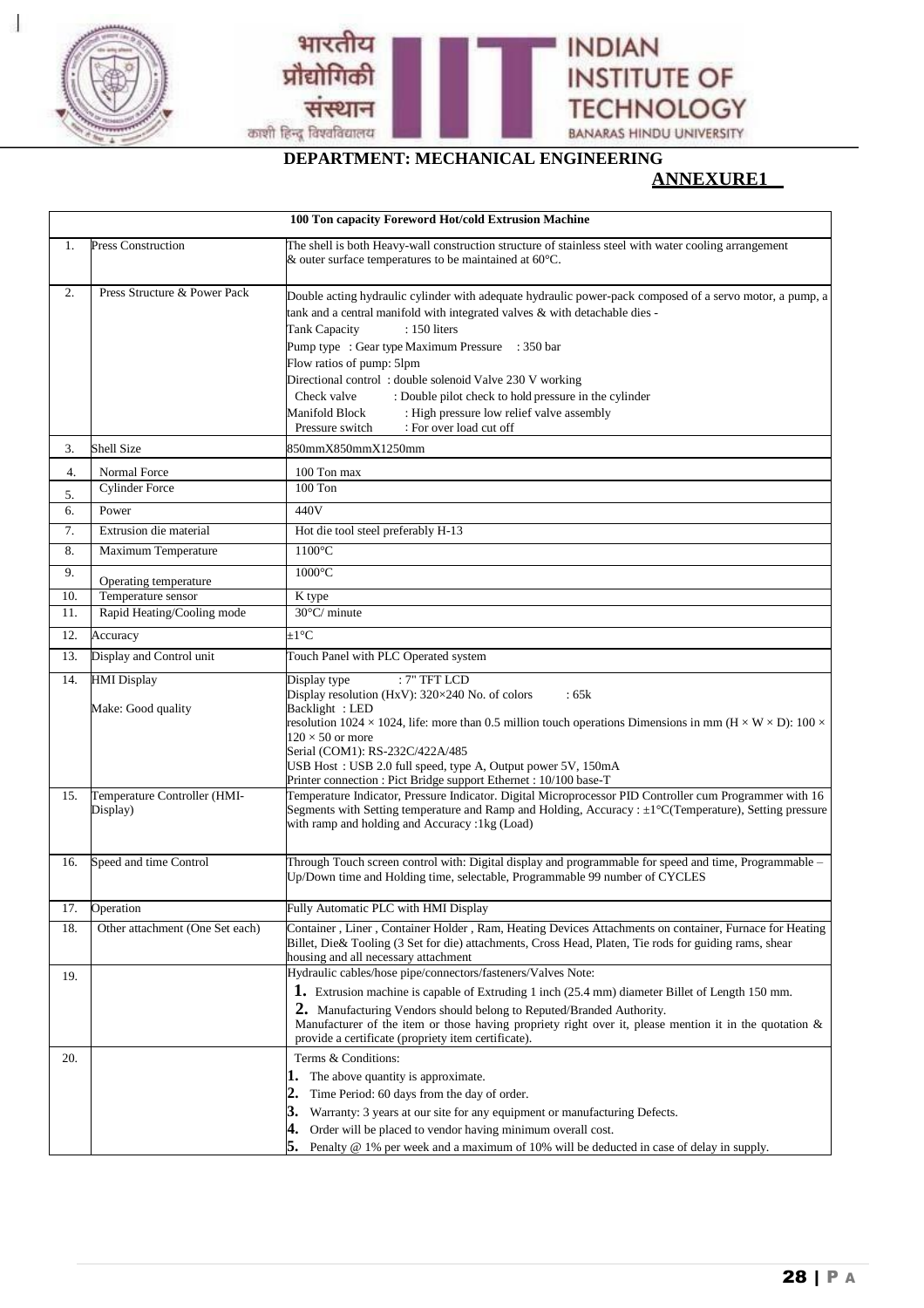#### **OTHER TERMS:**

- **1.** Price of the instrument may be quoted in Indian currency.
- **2.** Price should be quoted F.O.R to IIT (BHU), Varanasi.
- **3.** Custom Clearance will be the responsibility of the supplier.
- **4. Indian agency commission:** Should be clearly stated in the financial bid in Indian currency.
- **5. Penalty:** A penalty of 1% of the order value will be applied for late delivery of the goods for each week thereof subject to a maximum of10%.
- **6. Bank Guarantee (BG):** Successful bidder have to furnish **03%** of the order value as a performance security in the shape of Fixed Deposit Receipt / Bank Guarantee in favour of the Registrar, Indian Institute of Technology (BHU) which will be valid for a period of sixty days beyond the date of completion of all contractual obligations of the supplier including warranty obligations. Fixed Deposit Receipt/Bank Guarantee should be issued from a schedule banking India. Bank guarantee is only applicable for the Supplier who will get the Award of Contract and will submit at the time of installation of the instrument.
- **7. Payment:** The payment shall be made by **100% payment against Supply, Installation and Commissioning and submission of satisfactory PBG.**
- **8. User List**: Provide users for last 3 years with contact person name, address, phone, and email IDs.
- **9. Manuals/Documents**: 1 set of hard copy and 1 set of soft copy in English (preferred as following).
	- i. Operating manuals
	- ii. Maintenance manual
	- iii. Servicing manual
	- iv. Programming manual
	- v. Manuals of bought out items incorporated in the system
	- vi. Details of any custom made ICs & components & their sources
- **10.** The Tender should be enclosed with proper certifications like **Authorization Certificate and Proprietary Certificate,** in case of Proprietary items.
- **11.** Pre-installation site preparation/inspection requirements to be indicated and specified along with the bid.
- **12.** Warranty period to be clearly mentioned and should begin from the date of installation. Annual Maintenance Contract Charges should be clearly mentioned after warranty period. Preferably Two years comprehensive warranty should be included with the offer.
- **13.** Submit Electronic copy of the Technical specifications and bids.
- **14.** The vendor to provide compliance statement with respect to each technical specification in the tender document duly supported by the manufacturer's literature. Any other claim will not be accepted and may lead to rejection of the bid.
- **15.** Printed literature in support of compliance to the prescribed specifications is to be submitted.
- **16.** Compliance report needs to be submitted as a part of the technical bid.
- **17.** In case during shipment period newer versions of software/hardware is available with vendor in lieu of the existing one for which Letter of Credit was opened, then improved version should be made available without any extra cost.
- **18.** Institute reserves the right to visit installation in India of similar capabilities the details with to regard to such installation should be given as a part of technical bid.
- **19.** Technical evaluation by the Institute may include demonstration to verify functionalities and capabilities of the system quoted.

**Head Department of Mechanical Engineering IIT (BHU), Varanasi-221005**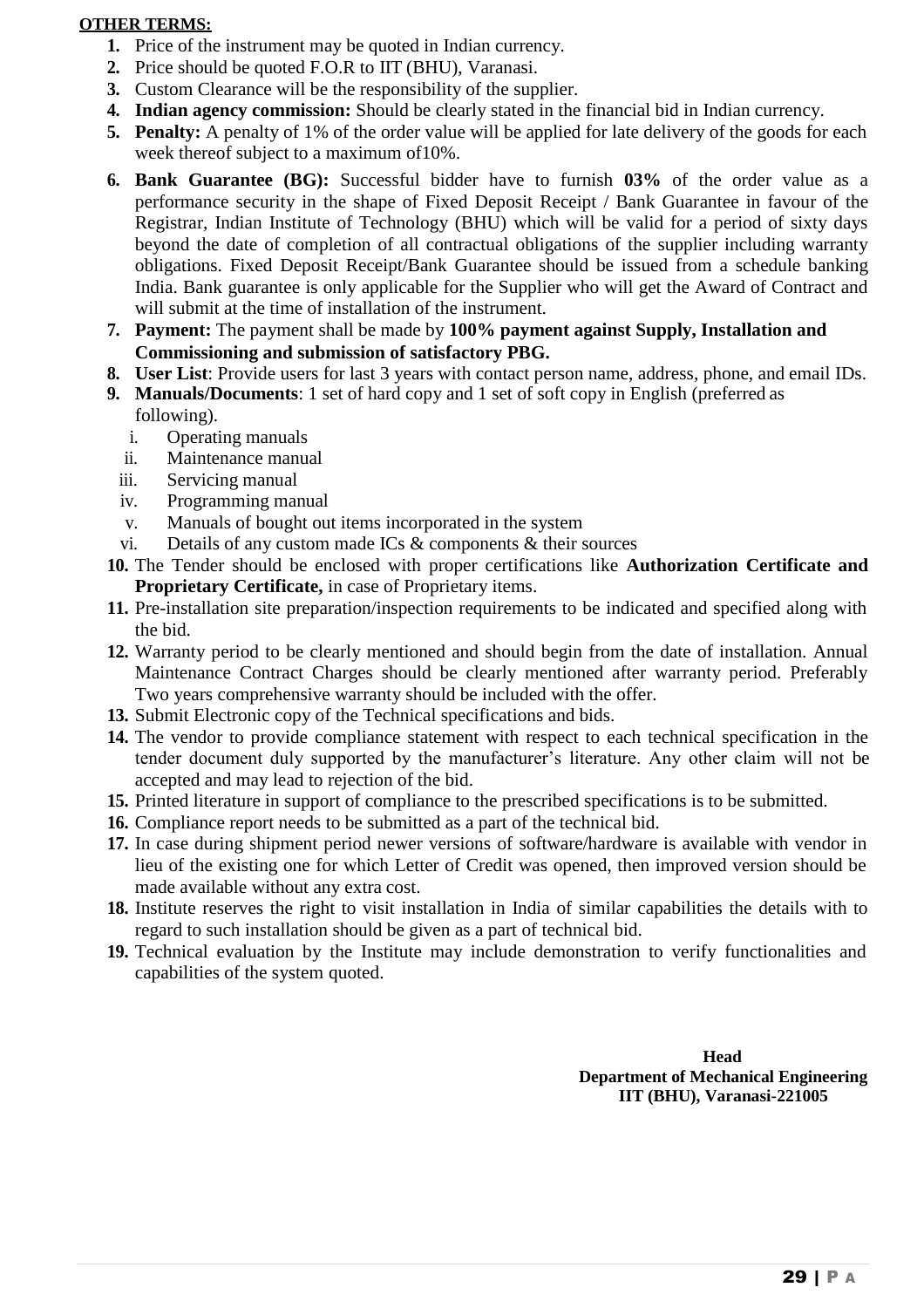## **TECHNICAL COMPLIANCE STATEMENT**

(To be submitted by bidder duly filled)

|                  | 100 Ton capacity Foreword Hot/cold Extrusion Machine |                                                                                                                                                                                                                                                                                                                                                                                                                                                                                                                                                                     |  |  |  |
|------------------|------------------------------------------------------|---------------------------------------------------------------------------------------------------------------------------------------------------------------------------------------------------------------------------------------------------------------------------------------------------------------------------------------------------------------------------------------------------------------------------------------------------------------------------------------------------------------------------------------------------------------------|--|--|--|
| 1.               | <b>Press Construction</b>                            | The shell is both Heavy-wall construction structure of stainless steel with water cooling arrangement<br>$\&$ outer surface temperatures to be maintained at 60 $^{\circ}$ C.                                                                                                                                                                                                                                                                                                                                                                                       |  |  |  |
| $\overline{2}$ . | Press Structure & Power Pack                         | Double acting hydraulic cylinder with adequate hydraulic power-pack composed of a servo motor, a pump, a<br>tank and a central manifold with integrated valves & with detachable dies -<br><b>Tank Capacity</b><br>$: 150$ liters<br>Pump type : Gear type Maximum Pressure : 350 bar<br>Flow ratios of pump: 5lpm<br>Directional control: double solenoid Valve 230 V working<br>Check valve<br>: Double pilot check to hold pressure in the cylinder<br>: High pressure low relief valve assembly<br>Manifold Block<br>: For over load cut off<br>Pressure switch |  |  |  |
| 3.               | Shell Size                                           | 850mmX850mmX1250mm                                                                                                                                                                                                                                                                                                                                                                                                                                                                                                                                                  |  |  |  |
| 4.<br>5.         | Normal Force<br><b>Cylinder Force</b>                | 100 Ton max<br>$100$ Ton                                                                                                                                                                                                                                                                                                                                                                                                                                                                                                                                            |  |  |  |
| 6.               | Power                                                | 440V                                                                                                                                                                                                                                                                                                                                                                                                                                                                                                                                                                |  |  |  |
| 7.               | Extrusion die material                               | Hot die tool steel preferably H-13                                                                                                                                                                                                                                                                                                                                                                                                                                                                                                                                  |  |  |  |
| 8.               | Maximum Temperature                                  | 1100°C                                                                                                                                                                                                                                                                                                                                                                                                                                                                                                                                                              |  |  |  |
| 9.               | Operating temperature                                | 1000°C                                                                                                                                                                                                                                                                                                                                                                                                                                                                                                                                                              |  |  |  |
| 10.              | Temperature sensor                                   | K type                                                                                                                                                                                                                                                                                                                                                                                                                                                                                                                                                              |  |  |  |
| 11.              | Rapid Heating/Cooling mode                           | 30°C/ minute                                                                                                                                                                                                                                                                                                                                                                                                                                                                                                                                                        |  |  |  |
| 12.              | Accuracy                                             | $\pm 1^{\circ}$ C                                                                                                                                                                                                                                                                                                                                                                                                                                                                                                                                                   |  |  |  |
| 13.              | Display and Control unit                             | Touch Panel with PLC Operated system                                                                                                                                                                                                                                                                                                                                                                                                                                                                                                                                |  |  |  |
| 14.              | <b>HMI</b> Display<br>Make: Good quality             | Display type<br>$:7"$ TFT LCD<br>Display resolution (HxV): 320×240 No. of colors<br>:65k<br>Backlight: LED<br>resolution 1024 $\times$ 1024, life: more than 0.5 million touch operations Dimensions in mm ( $H \times W \times D$ ): 100 $\times$<br>$120 \times 50$ or more<br>Serial (COM1): RS-232C/422A/485<br>USB Host: USB 2.0 full speed, type A, Output power 5V, 150mA<br>Printer connection : Pict Bridge support Ethernet : 10/100 base-T                                                                                                               |  |  |  |
| 15.              | Temperature Controller (HMI-<br>Display)             | Temperature Indicator, Pressure Indicator. Digital Microprocessor PID Controller cum Programmer with 16<br>Segments with Setting temperature and Ramp and Holding, Accuracy : $\pm 1^{\circ}$ C(Temperature), Setting pressure<br>with ramp and holding and Accuracy :1kg (Load)                                                                                                                                                                                                                                                                                    |  |  |  |
| 16.              | Speed and time Control                               | Through Touch screen control with: Digital display and programmable for speed and time, Programmable -<br>Up/Down time and Holding time, selectable, Programmable 99 number of CYCLES                                                                                                                                                                                                                                                                                                                                                                               |  |  |  |
| 17.              | Operation                                            | Fully Automatic PLC with HMI Display                                                                                                                                                                                                                                                                                                                                                                                                                                                                                                                                |  |  |  |
| 18.              | Other attachment (One Set each)                      | Container, Liner, Container Holder, Ram, Heating Devices Attachments on container, Furnace for Heating<br>Billet, Die& Tooling (3 Set for die) attachments, Cross Head, Platen, Tie rods for guiding rams, shear<br>housing and all necessary attachment                                                                                                                                                                                                                                                                                                            |  |  |  |
| 19.<br>20.       |                                                      | Hydraulic cables/hose pipe/connectors/fasteners/Valves Note:<br>3. Extrusion machine is capable of Extruding 1 inch (25.4 mm) diameter Billet of Length 150 mm.<br>4. Manufacturing Vendors should belong to Reputed/Branded Authority.<br>Manufacturer of the item or those having propriety right over it, please mention it in the quotation $\&$<br>provide a certificate (propriety item certificate).<br>Terms & Conditions:                                                                                                                                  |  |  |  |
|                  |                                                      | The above quantity is approximate.<br>6.<br>Time Period: 60 days from the day of order.<br>8.<br>Warranty: 3 years at our site for any equipment or manufacturing Defects.<br>9.<br>Order will be placed to vendor having minimum overall cost.<br><b>10.</b> Penalty $\omega$ 1% per week and a maximum of 10% will be deducted in case of delay in supply.                                                                                                                                                                                                        |  |  |  |

**Signature of the Authorized Official with Seal**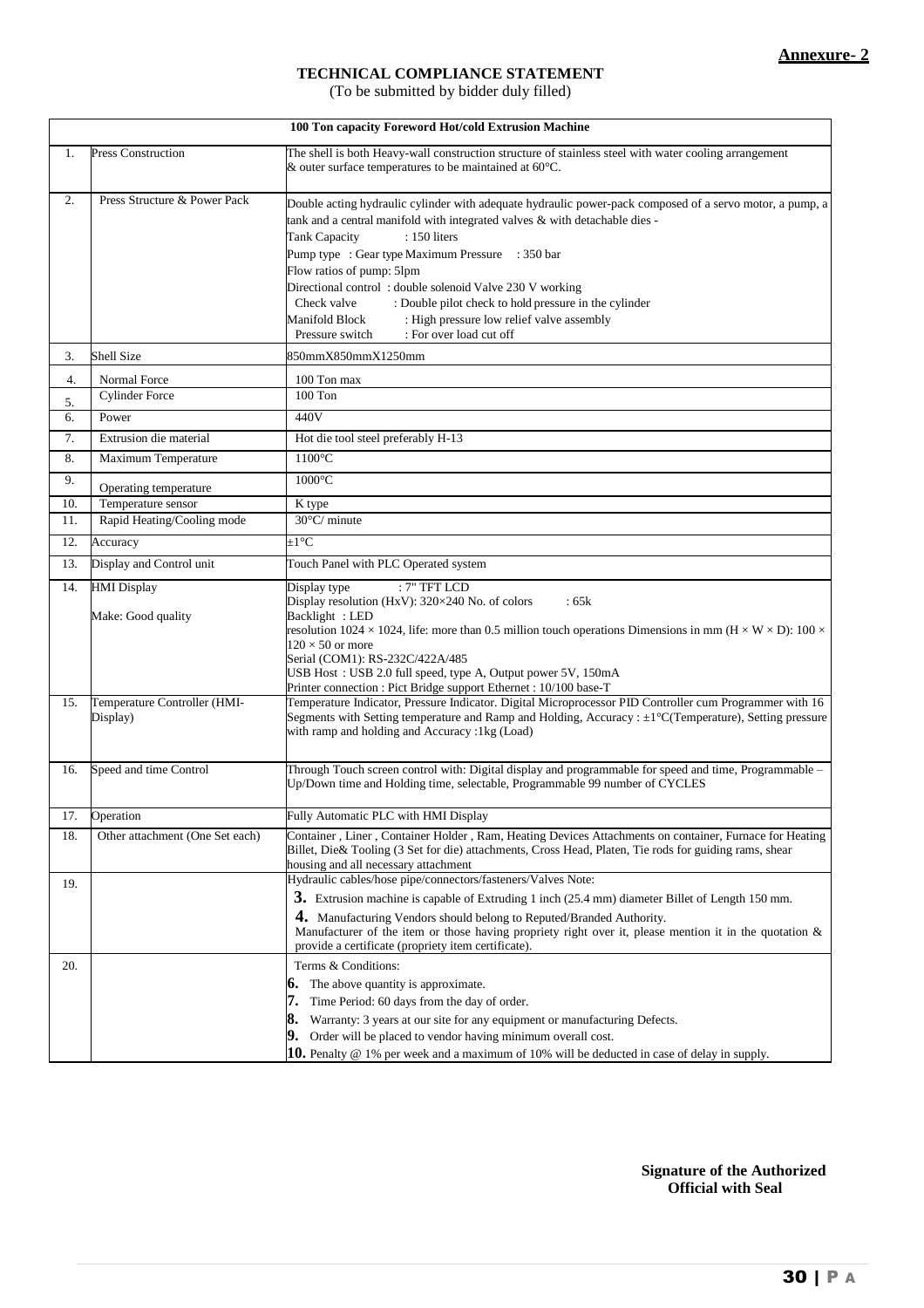#### **Annexure-3**

## **PREVIOUS SAME ORDEREXECUTED**

Please quote best minimum prices applicable for a premier Educational and Research Institution. The party must give details of purchase orders identical or same equipment supplied to any IITs/NITs/University/CFTIs as per below Format in last Three years (to be uploaded in Cover 1) along with the final price paid, these details are mandatory.

Name of the Firm

| Order placed<br>by (Full | Order No.<br>and Date | Description<br>and quantity | Value<br>of | Date of<br>completion | Has the<br>Equipment                                                                                  | Contact<br>Person                                                             |
|--------------------------|-----------------------|-----------------------------|-------------|-----------------------|-------------------------------------------------------------------------------------------------------|-------------------------------------------------------------------------------|
| address of<br>Purchaser) |                       | of ordered<br>Equipment     | Order       | as per<br>contract    | being installed<br>satisfactorily<br>(Attach a<br>Certificate<br>from<br>the Purchaser/<br>Consigner) | along<br>with<br>Telephone<br>No.,<br>Fax No. and<br>$e-$<br>mail<br>address. |
|                          |                       |                             |             |                       |                                                                                                       |                                                                               |

*(Kindly enclose the scan copy of aforementioned purchase orders)*

## **Details of Technical Expert**

| Name of application specialist/Service Engineer who have the technical competency to<br>handle and support the quoted product during the warranty period. |                        |             |  |  |  |  |
|-----------------------------------------------------------------------------------------------------------------------------------------------------------|------------------------|-------------|--|--|--|--|
| Name of the organization                                                                                                                                  | Name of Contact Person | Contact No. |  |  |  |  |
|                                                                                                                                                           |                        |             |  |  |  |  |
|                                                                                                                                                           |                        |             |  |  |  |  |

Signature and Seal of the Manufacturer / Bidder

Place:

Date: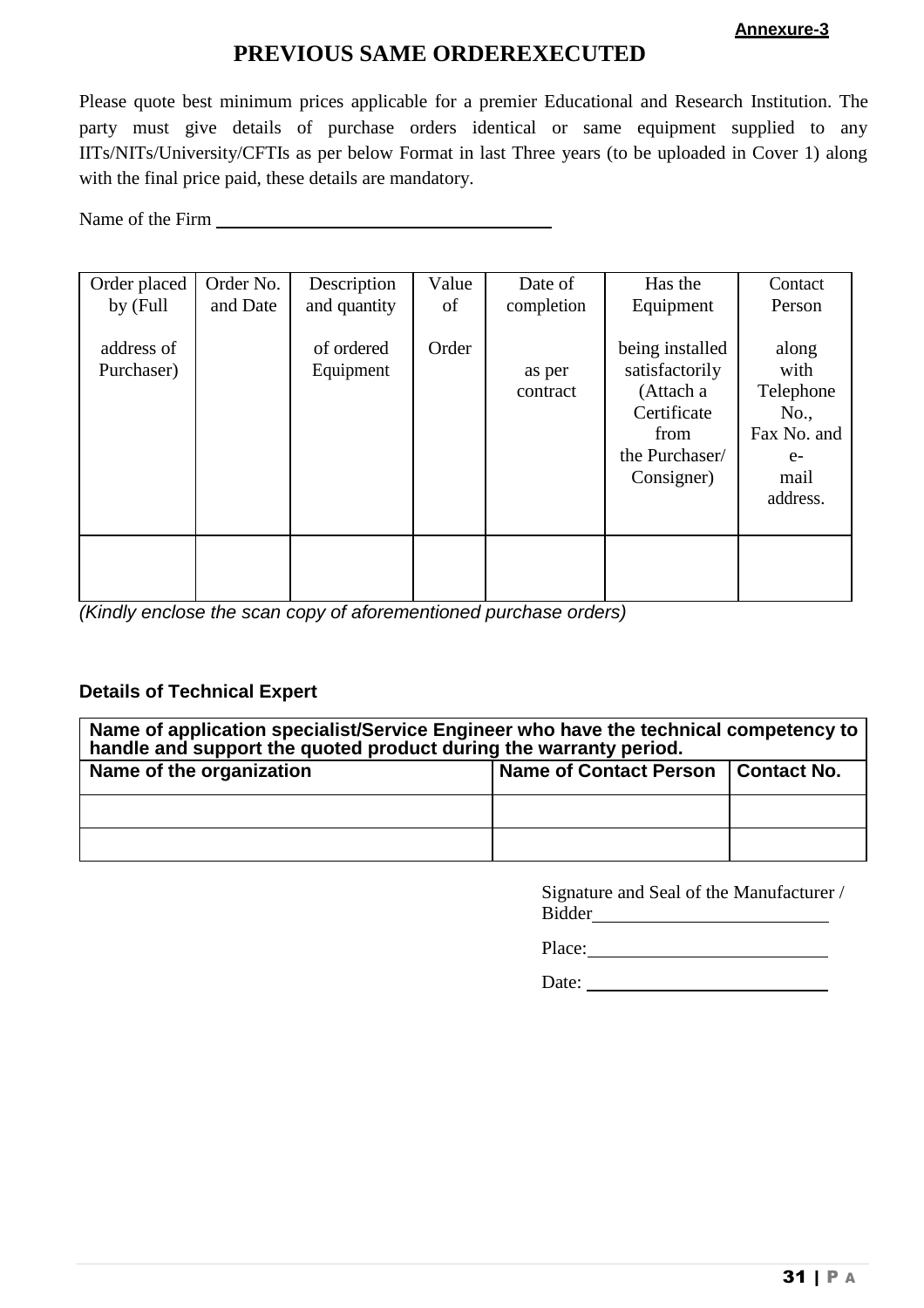## **BID SUBMISSION**

## **Online Bid Submission:**

The Online bids (complete in all respect) must be uploaded online in **two** covers as explained below:

| $Cover-1$                                         |                         |                                                                                                                                                        |                             |  |
|---------------------------------------------------|-------------------------|--------------------------------------------------------------------------------------------------------------------------------------------------------|-----------------------------|--|
| (Following documents to be provided as .pdf file) |                         |                                                                                                                                                        |                             |  |
| SI. No.                                           | <b>Document</b>         | <b>Content</b>                                                                                                                                         | <b>File</b><br><b>Types</b> |  |
| 1.                                                | Technical<br><b>Bid</b> | Technical Compliance Sheet, Bidder information form                                                                                                    | .PDF                        |  |
| 2.                                                |                         | Organization Declaration Sheet, Compliance sheets for Essential<br>Pre Bid Criteria                                                                    | .PDF                        |  |
| $\overline{3}$ .                                  |                         | Checklist given in Section 5, Tender Acceptance, Tender Form, etc.                                                                                     | .PDF                        |  |
| $\overline{4}$ .                                  |                         | List of organizations/clients where the same products have<br>been supplied (in last two years) along with their contact<br>$number(s)$ . (Annexure-3) | .PDF                        |  |
| 5.                                                |                         | Technical supporting documents in support of all claims made at<br>Annexure-1                                                                          | .PDF                        |  |
| 6.                                                |                         | EMD and Tender fee submission proof                                                                                                                    | .PDF                        |  |
| $\overline{7}$ .                                  |                         | Brochure of quoted product and other documents, if any                                                                                                 | .PDF                        |  |
|                                                   |                         | $Cover-2$                                                                                                                                              |                             |  |
| Sl. No.                                           | <b>Document</b>         | <b>Content</b>                                                                                                                                         |                             |  |
| 1                                                 |                         | Duly filled and signed Tender form (Price Bid)                                                                                                         | .PDF                        |  |
| 2.                                                | Price<br><b>Bid</b>     | Duly signed BOQ in .pdf format                                                                                                                         | .PDF                        |  |
| 3.                                                |                         | BOQ in .xls Format                                                                                                                                     | .XLS                        |  |